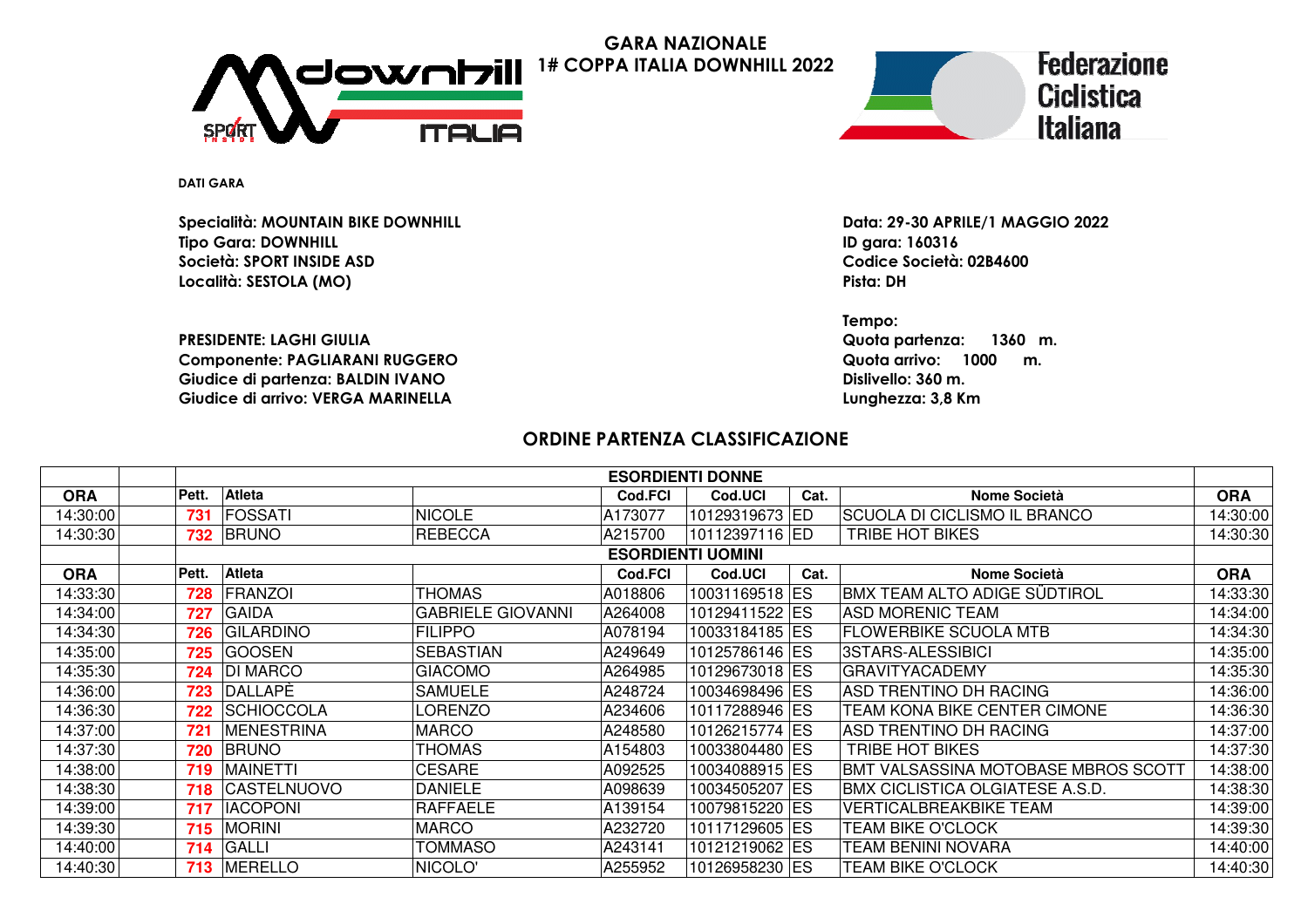| 14:41:00   |       | 712 BONAFEDE             | <b>LUCA</b>       | A252365               | 10126473937 ES   |      | <b>TEAM SCOUTBIKE.COM</b>                        | 14:41:00   |
|------------|-------|--------------------------|-------------------|-----------------------|------------------|------|--------------------------------------------------|------------|
| 14:41:30   | 711   | PARDUCCI                 | <b>SAMUELE</b>    | A222231               | 10114334991 ES   |      | A.S.D. CICLI TADDEI                              | 14:41:30   |
| 14:42:00   | 710   | <b>STEFANI</b>           | <b>PIETRO</b>     | A208873               | 10112074790 ES   |      | TEAM KONA BIKE CENTER CIMONE                     | 14:42:00   |
| 14:42:30   | 709   | <b>GRIFFANTE</b>         | <b>DAVIDE</b>     | A252402               | 10125389355 ES   |      | <b>BIKE4FUN A.S.D.</b>                           | 14:42:30   |
| 14:43:00   | 708   | <b>BIANCHI</b>           | AMEDEO MICHELE    | A122191               | 10077567648 ES   |      | <b>BMX PESCANTINA</b>                            | 14:43:00   |
| 14:43:30   | 707   | <b>DI PASQUALE</b>       | <b>MATTIA</b>     | A224695               | 10114210107 ES   |      | <b>ONELEVEN MTB</b>                              | 14:43:30   |
| 14:44:00   | 705   | <b>CONTASTI</b>          | <b>EMILIANO</b>   | A231139               | 10116206283 ES   |      | <b>ONELEVEN MTB</b>                              | 14:44:00   |
| 14:44:30   | 704   | <b>BERICAT Y CAPALDO</b> | <b>EDOARDO</b>    | A222247               | 10072603672 ES   |      | <b>ONELEVEN MTB</b>                              | 14:44:30   |
| 14:45:00   | 703   | <b>VAIANA</b>            | <b>RICCARDO</b>   | A073418               | 10032964927 ES   |      | <b>OXYGEN BIKE</b>                               | 14:45:00   |
| 14:45:30   | 702   | <b>ARNOUL</b>            | <b>GREGORIO</b>   | A173320               | 10091925769 ES   |      | TEAM KONA BIKE CENTER CIMONE                     | 14:45:30   |
| 14:46:00   | 701   | MURACHELLI               | <b>FILIPPO</b>    | A152352               | 10112912327 ES   |      | PONENTE GRAVITY TEAM                             | 14:46:00   |
|            |       |                          |                   |                       |                  |      |                                                  |            |
|            |       |                          |                   | <b>UOMINI AMATORI</b> |                  |      |                                                  |            |
| <b>ORA</b> | Pett. | Atleta                   |                   | Cod.FCI               | Cod.UCI          | Cat. | <b>Nome Società</b>                              | <b>ORA</b> |
| 14:51:00   | 392   | <b>SALVATO</b>           | <b>ERNESTO</b>    | ET13762               | <b>UISP</b>      |      | ELMT A.S.D. TEAM 486                             | 14:51:00   |
| 14:51:30   | 391   | <b>MINELLI</b>           | PIETRANGELO       | ET13212               | <b>UISP</b>      | M3   | A.S.D. PASSION BIKE                              | 14:51:30   |
| 14:52:00   | 376   | <b>ZANOTTO</b>           | <b>DAVIDE</b>     | A259698               |                  |      | 10129556517 ELMT ASD TRENTINO DH RACING          | 14:52:00   |
| 14:52:30   | 375   | <b>LUISOTTI</b>          | <b>JACOPO</b>     | A039935               |                  |      | 10023456196 ELMT ABETONE GRAVITY TEAM A.S.D.     | 14:52:30   |
| 14:53:00   | 374   | <b>LODIGIANI</b>         | <b>RICCARDO</b>   | A262043               |                  |      | 10081131689 ELMT ASD GAGABIKE TEAM               | 14:53:00   |
| 14:53:30   | 373   | <b>SMIDERLE</b>          | <b>LUCA</b>       | A262558               |                  |      | 10128987045 ELMT CHUNK - NORTHGROUP TEAM         | 14:53:30   |
| 14:54:00   | 372   | <b>CORTI</b>             | <b>SAMUELE</b>    | A259511               |                  |      | 10080595967 ELMT 4T PROJECT - VIRTUOUS           | 14:54:00   |
| 14:54:30   | 371   | <b>SAUSA</b>             | <b>ANDREA</b>     | A227818               |                  |      | 10115359454 ELMT BIKE4FUN A.S.D.                 | 14:54:30   |
| 14:55:00   | 370   | <b>BUONOCORE</b>         | <b>FRANCESCO</b>  | A261456               |                  |      | 10128219937 ELMT SPEEDY BIKE ASD                 | 14:55:00   |
| 14:55:30   | 369   | SOFFRITTI                | <b>SIMONE</b>     | A265083               |                  |      | 10129424050 ELMT ABETONE GRAVITY TEAM A.S.D.     | 14:55:30   |
| 14:56:00   | 368   | BERGAMELLI               | <b>LUCA</b>       | A261249               |                  |      | 10128220139 ELMT EBIKE GRAVITY OSSOLA            | 14:56:00   |
| 14:56:30   | 367   | <b>RAINOLDI</b>          | <b>SIMONE</b>     | A261248               |                  |      | 10128221149 ELMT EBIKE GRAVITY OSSOLA            | 14:56:30   |
| 14:57:00   | 365   | RONCOLATO                | <b>LUCA</b>       | A174154               |                  |      | 10091925466 ELMT GUIDI - ROSASBIKE A.S.D.        | 14:57:00   |
| 14:57:30   | 364   | PARENTE                  | <b>DANNY</b>      | A256885               |                  |      | 10034491968 ELMT PAVIND BIKE TEAM                | 14:57:30   |
| 14:58:00   | 363   | ARDIZZONE                | <b>GIUSEPPE</b>   | A259544               | 10014351435 ELMT |      | <b>BIKE FIT LAB ASD</b>                          | 14:58:00   |
| 14:58:30   | 362   | <b>RUBATTO</b>           | <b>CESARE</b>     | A252626               | 10031409085 ELMT |      | <b>RDR ITALIA LEYNICESE RACING TEAM</b>          | 14:58:30   |
| 14:59:00   | 361   | <b>TONELLI</b>           | <b>MATTIA</b>     | A256279               |                  |      | 10126457567 ELMT A.S.D. PORRETTANA BIKE - TEAM   | 14:59:00   |
| 14:59:30   | 360   | <b>GATTI</b>             | <b>DAVIDE</b>     | A260587               |                  |      | 10128441219 ELMT CHUNK - NORTHGROUP TEAM         | 14:59:30   |
| 15:00:00   | 359   | <b>IOLI</b>              | <b>ALESSIO</b>    | A263292               |                  |      | 10105597113 ELMT 360VALTELLINABIKE               | 15:00:00   |
| 15:00:30   | 358   | RONCHETTI                | <b>ALESSIO</b>    | 701156D               |                  |      | 10028744114 ELMT BMX CICLISTICA OLGIATESE A.S.D. | 15:00:30   |
| 15:01:00   | 357   | FONTANESI                | <b>OMAR</b>       | A233753               |                  |      | 10116946416 ELMT A.S.D.MANGUSTA 2.0 TEAM         | 15:01:00   |
| 15:01:30   |       | 356 FERRANTE             | <b>JACOPO</b>     | A238762               |                  |      | 10118732933 ELMT PRO BIKE RIDING TEAM            | 15:01:30   |
| 15:02:00   |       | 355   DOMANEGG           | <b>CHRISTIAN</b>  | ET13402               | 10073731805 M1   |      | <b>VC ESCHENBACH</b>                             | 15:02:00   |
| 15:02:30   |       | 354 BRESCIA              | <b>ALESSANDRO</b> | A253845               | 10125742292 M1   |      | BMT VALSASSINA MOTOBASE MBROS SCOTT              | 15:02:30   |
| 15:03:00   |       | 353 ROTUNDO              | <b>MATTEO</b>     | A265137               | 10060419361 M1   |      | <b>FOL RACING</b>                                | 15:03:00   |
| 15:03:30   | 352   | <b>DI BARTOLOMEO</b>     | <b>GIANLUCA</b>   | A224879               | 10065478115 M1   |      | <b>GRAVITYACADEMY</b>                            | 15:03:30   |
| 15:04:00   | 351   | DATTARO                  | <b>MATTEO</b>     | A170184               | 10089989914 M1   |      | PEDRONI RACE                                     | 15:04:00   |
| 15:04:30   | 349   | BARBOLINI                | <b>FABIO</b>      | A259637               | 10127600248 M1   |      | <b>CTE - MUDLOVERS</b>                           | 15:04:30   |
| 15:05:00   | 348   | PRETI                    | <b>FABIO</b>      | A259740               | 10128676746 M1   |      | MG GRAVITY TEAM A.S.D.                           | 15:05:00   |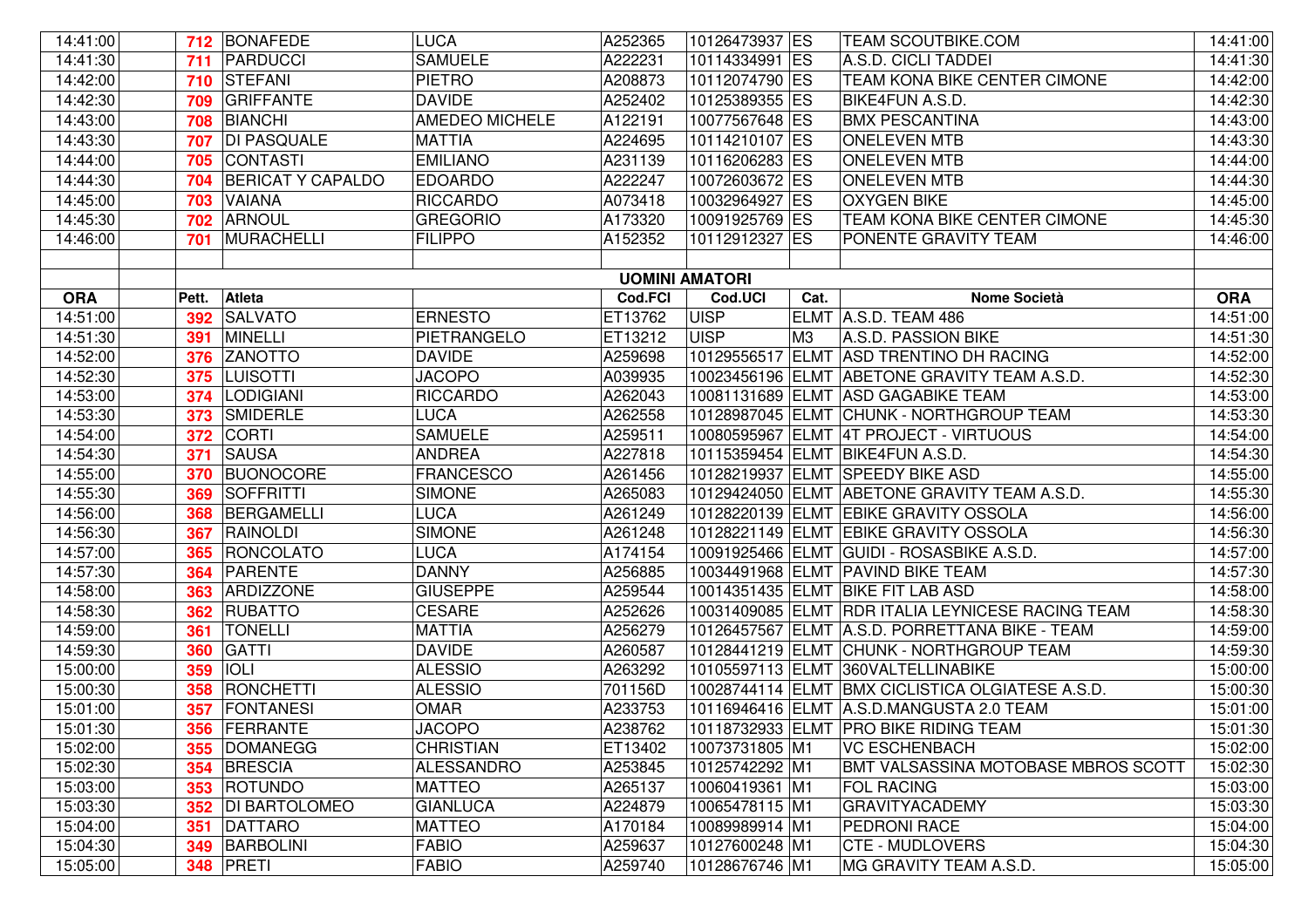| 15:05:30 |     | 347 VANETTI          | <b>MARCO</b>           | A227786 | 10115097251 M2   | <b>CYCLING CAFE' RACING TEAM</b>        | 15:05:30 |
|----------|-----|----------------------|------------------------|---------|------------------|-----------------------------------------|----------|
| 15:06:00 | 346 | VALENTINI            | <b>MATTEO</b>          | A229929 | 10116247814 M2   | <b>ONELEVEN MTB</b>                     | 15:06:00 |
| 15:06:30 | 345 | <b>GEMME</b>         | <b>FEDERICO</b>        | A155714 | 10082304783 M2   | <b>BLACK ARROWS-GEMME BIKE</b>          | 15:06:30 |
| 15:07:00 | 344 | <b>DE MIN</b>        | <b>DAVIDE</b>          | 805811P | 10029399266 M3   | ABETONE GRAVITY TEAM A.S.D.             | 15:07:00 |
| 15:07:30 | 343 | <b>DEBELLIS</b>      | <b>MARCO</b>           | A256892 | 10097714043 M3   | <b>GRAVITY CIRCUS</b>                   | 15:07:30 |
| 15:08:00 | 342 | <b>PAOLELLA</b>      | <b>DANIELE</b>         | A257202 | 10127033204 M3   | <b>ONELEVEN MTB</b>                     | 15:08:00 |
| 15:08:30 | 341 | <b>CENTI</b>         | <b>DAVID</b>           | A222324 | 10114633873 M3   | <b>GRAVITYACADEMY</b>                   | 15:08:30 |
| 15:09:00 | 340 | <b>CASTELNUOVO</b>   | <b>FLAVIO</b>          | A113321 | 10052372203 M4   | <b>BMX CICLISTICA OLGIATESE A.S.D.</b>  | 15:09:00 |
| 15:09:30 | 338 | <b>CATTI</b>         | <b>LUCA</b>            | A265766 | 10129680593 M4   | PIGARELLA MULSTISPORT ASD               | 15:09:30 |
| 15:10:00 | 336 | GAIDA                | <b>GIORGIO</b>         | A264009 | 10129225909 M4   | <b>ASD MORENIC TEAM</b>                 | 15:10:00 |
| 15:10:30 | 335 | <b>CORTESI</b>       | <b>DAVIDE</b>          | 959470N | 10030373613 M5   | <b>TEAM PASSION FAENTINA</b>            | 15:10:30 |
| 15:11:00 | 334 | <b>SASSO</b>         | <b>CLAUDIO</b>         | A088225 | 10033794679 M5   | READY2RIDE                              | 15:11:00 |
| 15:11:30 | 333 | PARISSE              | <b>PAOLO</b>           | A226387 | 10034245731 M5   | <b>GRAVITYACADEMY</b>                   | 15:11:30 |
| 15:12:00 | 332 | <b>BUSSOLOTTI</b>    | <b>ANDREA</b>          | A257407 | 10127032190 M5   | <b>ONELEVEN MTB</b>                     | 15:12:00 |
| 15:12:30 | 331 | <b>SECOMANDI</b>     | <b>MAURO</b>           | A148862 | 10078213407 M6   | BMT VALSASSINA MOTOBASE MBROS SCOTT     | 15:12:30 |
| 15:13:00 | 329 | PINARDI              | <b>GIANLUCA</b>        | 708611L | 10028830505 M7   | A.S.D.MANGUSTA 2.0 TEAM                 | 15:13:00 |
| 15:13:30 | 328 | <b>ANSELMI</b>       | <b>PIETRO</b>          | A094054 | 10034196827 ELMT | <b>ASD GAGABIKE TEAM</b>                | 15:13:30 |
| 15:14:00 | 327 | NEGRONI              | <b>LUCA</b>            | A200095 | 10029111296 M3   | <b>ASD GAGABIKE TEAM</b>                | 15:14:00 |
| 15:14:30 | 326 | <b>LUCCHETTI</b>     | <b>LEONARDO</b>        | A122586 |                  | 10058702663 ELMT PAVIND BIKE TEAM       | 15:14:30 |
| 15:15:00 | 325 | MIANI                | <b>GIANMARCO</b>       | A227679 |                  | 10115355919 ELMT BIKE4FUN A.S.D.        | 15:15:00 |
| 15:15:30 | 324 | <b>ZANINI</b>        | RICCARDO               | A188945 |                  | 10127986026 ELMT GARDA PRO BIKE         | 15:15:30 |
| 15:16:00 | 323 | <b>FESTINO</b>       | <b>VALERIO</b>         | A089573 | 10033883393 M1   | S. POTITO S. MOUNTAIN EXPERIENCES       | 15:16:00 |
| 15:16:30 | 322 | <b>GEREMIA</b>       | <b>MICHELE</b>         | A248839 |                  | 10124312453 ELMT ASD TRENTINO DH RACING | 15:16:30 |
| 15:17:00 | 321 | CORRADO              | LUCIO DANIELE          | A228404 | 10115406540 M6   | <b>TEAM SCOUTBIKE.COM</b>               | 15:17:00 |
| 15:17:30 | 320 | <b>BRESCIANI</b>     | <b>DARIO</b>           | A223734 | 10092233442 M1   | <b>CICLI BETTONI COSTA VOLPINO</b>      | 15:17:30 |
| 15:18:00 | 319 | GIAGNACOVO           | <b>CAMILLO</b>         | A059018 | 10032419404 M4   | PRO BIKE RIDING TEAM                    | 15:18:00 |
| 15:18:30 | 318 | MESCHI               | <b>MATTEO GIOVANNI</b> | A214642 | 10112848366 M4   | BMT VALSASSINA MOTOBASE MBROS SCOTT     | 15:18:30 |
| 15:19:00 | 317 | COLASANTO            | NINNI MATTIA           | A232550 | 10032709188 ELMT | <b>BLACK ARROWS-GEMME BIKE</b>          | 15:19:00 |
| 15:19:30 |     | 316 LARGHI           | <b>SERGIO</b>          | A190058 | 10028562238 M5   | <b>TEAM SCOUTBIKE.COM</b>               | 15:19:30 |
| 15:20:00 | 315 | <b>LORENZONI</b>     | <b>GIUSEPPE</b>        | 606703K | 10028655703 M7   | A.S.D.MANGUSTA 2.0 TEAM                 | 15:20:00 |
| 15:20:30 |     | 314 TRINGALI         | <b>MIRKO</b>           | A235692 | 10117481532 M1   | MG GRAVITY TEAM A.S.D.                  | 15:20:30 |
| 15:21:00 | 313 | <b>MARTELLO</b>      | <b>MARCO</b>           | 888585Q | 10029840315 M4   | DHSIGN FACTORY TEAM                     | 15:21:00 |
| 15:21:30 | 312 | PASTORELLI           | <b>RICCARDO</b>        | A229361 | 10115873857 M1   | A.S.D. PORRETTANA BIKE - TEAM           | 15:21:30 |
| 15:22:00 | 311 | PAMPAGNIN            | <b>LUCA</b>            | A091187 | 10033994945 M6   | DHSIGN FACTORY TEAM                     | 15:22:00 |
| 15:22:30 |     | 310 FRANCO           | <b>ANTONIO CARLO</b>   | 490169B | 10012073854 M7   | <b>BLACK ARROWS-GEMME BIKE</b>          | 15:22:30 |
| 15:23:00 |     | 309 LIVIDINI         | <b>GIUSEPPE</b>        | 797746C | 10004683161 M6   | <b>ASD BIKEFAN</b>                      | 15:23:00 |
| 15:23:30 |     | 308 ANSELMI          | <b>ANTONINO</b>        | A094051 | 10034196625 M7   | <b>ASD GAGABIKE TEAM</b>                | 15:23:30 |
| 15:24:00 | 307 | BONGIORNI            | LORENZO                | A047808 |                  | 10031986035 ELMT A.S.D. BUSSOLINO SPORT | 15:24:00 |
| 15:24:30 | 306 | <b>GIUBILATO</b>     | <b>FEDERICO</b>        | 846316W | 10012721128 M2   | A.S.D REUNION DH TEAM                   | 15:24:30 |
| 15:25:00 |     | <b>305 BOTTAUSCI</b> | <b>LUCA</b>            | 928510X | 10030122322 M1   | A.S.D. LAKE BIKE TEAM                   | 15:25:00 |
| 15:25:30 | 304 | CUNDO'               | <b>MARCO</b>           | A180563 | 10094060981 M1   | <b>VALSECCA MOUNTAINBIKE TEAM</b>       | 15:25:30 |
| 15:26:00 |     | <b>303 FACCO</b>     | <b>RICCARDO</b>        | A226851 | 10114883851 ELMT | BIKE4FUN A.S.D.                         | 15:26:00 |
| 15:26:30 | 302 | <b>DI GHIONNO</b>    | <b>VALERIO</b>         | A029255 | 10031470824 M2   | PAVIND BIKE TEAM                        | 15:26:30 |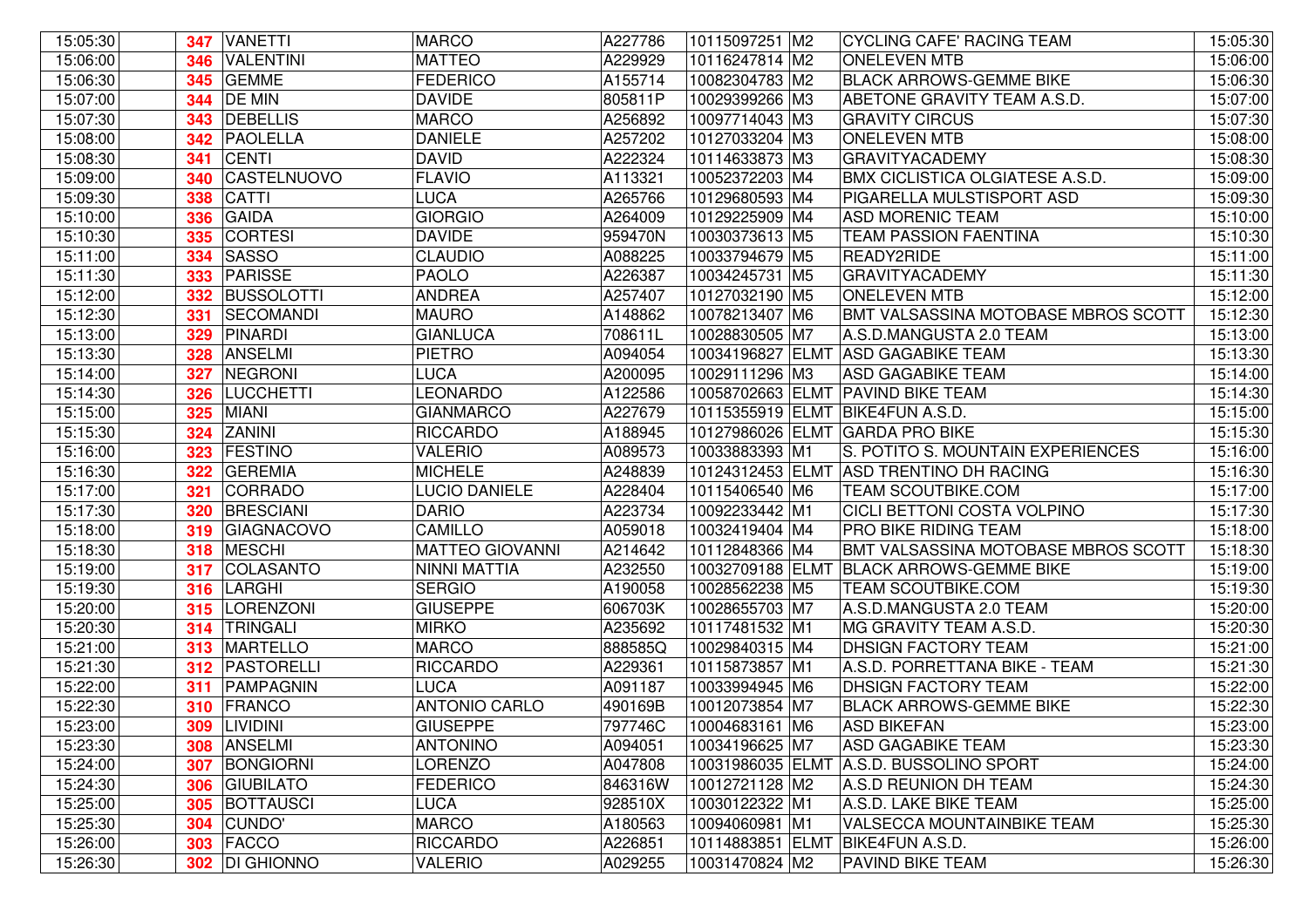| 15:27:00 | 301 | <b>TOSADORI</b>        | <b>MASSIMO</b>       | 779387J | 10029121505 M6   | <b>GARDA PRO BIKE</b>                                | 15:27:00 |
|----------|-----|------------------------|----------------------|---------|------------------|------------------------------------------------------|----------|
| 15:27:30 | 300 | <b>LUSETTI</b>         | <b>ALESSANDRO</b>    | A233378 | 10117203666 ELMT | <b>VALCERESIO BIKE ASSOCIAZIONE SPORTI</b>           | 15:27:30 |
| 15:28:00 | 299 | <b>SANTINELLI</b>      | <b>FABIO</b>         | A219786 | 10112850083 ELMT | BMT VALSASSINA MOTOBASE MBROS SCOTT                  | 15:28:00 |
| 15:28:30 | 298 | <b>DI ROSA</b>         | <b>ALFONSO MARCO</b> | A227406 | 10115794237 M1   | ABETONE GRAVITY TEAM A.S.D.                          | 15:28:30 |
| 15:29:00 | 297 | MANDARELLI             | <b>MASSIMILIANO</b>  | A061101 | 10032506906 M3   | S. POTITO S. MOUNTAIN EXPERIENCES                    | 15:29:00 |
| 15:29:30 | 296 | <b>GROSSI</b>          | <b>FEDERICO</b>      | A027479 | 10031422122 ELMT | ABETONE GRAVITY TEAM A.S.D.                          | 15:29:30 |
| 15:30:00 | 295 | <b>CONTE</b>           | <b>SASCHA</b>        | 709258B | 10028838383 M4   | S. POTITO S. MOUNTAIN EXPERIENCES                    | 15:30:00 |
| 15:30:30 | 294 | <b>TECCHIO</b>         | <b>GIANNI</b>        | A030783 | 10031510028 M6   | <b>BIKE4FUN A.S.D.</b>                               | 15:30:30 |
| 15:31:00 | 293 | PEDONI                 | LEONARDO             | A031965 | 10031544683 M1   | ASD AFTER SKULL - ROGUE RACING                       | 15:31:00 |
| 15:31:30 | 292 | <b>BEVEGNI</b>         | <b>RODOLFO</b>       | A109511 | 10050685009 ELMT | VALSECCA MOUNTAINBIKE TEAM                           | 15:31:30 |
| 15:32:00 | 291 | PIAZZI                 | <b>GIANLUCA</b>      | 402580Y | 10028505351 M7   | <b>TEAM SCOUTBIKE.COM</b>                            | 15:32:00 |
| 15:32:30 | 290 | <b>BEZZE</b>           | <b>ALESSIO</b>       | A198282 | 10054230155 M4   | BMT VALSASSINA MOTOBASE MBROS SCOTT                  | 15:32:30 |
| 15:33:00 | 289 | FABBRIZI               | <b>EMANUELE</b>      | A064785 | 10032646847 ELMT | ASD AFTER SKULL - ROGUE RACING                       | 15:33:00 |
| 15:33:30 | 285 | <b>BERTOZZI</b>        | <b>ALESSANDRO</b>    | 796986M | 10029249221 M4   | <b>GRAVITY CIRCUS</b>                                | 15:33:30 |
| 15:34:00 | 284 | VIVARELLI              | <b>EDOARDO</b>       | A175617 |                  | 10091935065 ELMT A.S.D. PORRETTANA BIKE - TEAM       | 15:34:00 |
| 15:34:30 | 283 | <b>FAOLISI</b>         | <b>MATTEO</b>        | A234003 | 10093230017 M1   | PRO BIKE RIDING TEAM                                 | 15:34:30 |
| 15:35:00 | 282 | <b>GAMBA</b>           | <b>ANDREA</b>        | A223732 |                  | 10081129265 ELMT CICLI BETTONI COSTA VOLPINO         | 15:35:00 |
| 15:35:30 | 281 | <b>COLOMBO</b>         | <b>OSCAR</b>         | 606887U | 10003561092 M5   | <b>TEAM SCOUTBIKE.COM</b>                            | 15:35:30 |
| 15:36:00 | 280 | <b>ANTONINI</b>        | <b>MARCO</b>         | A160889 |                  | 10085312187 ELMT BLACK ARROWS-GEMME BIKE             | 15:36:00 |
| 15:36:30 | 279 | <b>GIAFFREDA</b>       | <b>LORENZO</b>       | A152917 |                  | 10080601930 ELMT 4T PROJECT - VIRTUOUS               | 15:36:30 |
| 15:37:00 | 278 | MONTANARI              | <b>IVO</b>           | A220832 | 10075069290 M4   | MG GRAVITY TEAM A.S.D.                               | 15:37:00 |
| 15:37:30 | 277 | <b>GIARDI</b>          | <b>FILIPPO</b>       | A098391 | 10034487625 ELMT | <b>TEAM SCOUTBIKE.COM</b>                            | 15:37:30 |
| 15:38:00 | 276 | CALIGARA               | <b>STEFANO</b>       | A228955 |                  | 10116176173 ELMT GARDA PRO BIKE                      | 15:38:00 |
| 15:38:30 | 274 | <b>SIGAUD DE BRESC</b> | <b>GUILLAUME</b>     | A007685 | 10030910547 M2   | MG GRAVITY TEAM A.S.D.                               | 15:38:30 |
| 15:39:00 | 273 | <b>BOMPREZZI</b>       | <b>ALESSANDRO</b>    | A180599 |                  | 10093952059 ELMT GRAVITY CIRCUS                      | 15:39:00 |
| 15:39:30 | 272 | CONTASTI               | <b>MARCO</b>         | A231133 | 10056579171 M4   | <b>ONELEVEN MTB</b>                                  | 15:39:30 |
| 15:40:00 | 271 | <b>STEFANELLI</b>      | <b>ANDREA</b>        | A156609 | 10082892847 M2   | A.S.D. PORRETTANA BIKE - TEAM                        | 15:40:00 |
| 15:40:30 | 270 | <b>MATTIOLI</b>        | <b>DARIO</b>         | A228242 | 10076017264 M3   | <b>ONELEVEN MTB</b>                                  | 15:40:30 |
| 15:41:00 | 268 | <b>ZOCCA</b>           | <b>MARCO</b>         | A017919 | 10031143852 M4   | MG GRAVITY TEAM A.S.D.                               | 15:41:00 |
| 15:41:30 | 267 | <b>MICCHI</b>          | <b>FILIPPO</b>       | A000287 | 10030773838 M2   | MG GRAVITY TEAM A.S.D.                               | 15:41:30 |
| 15:42:00 | 266 | BORDIN                 | <b>MARCO</b>         | A028809 | 10031460316 ELMT | <b>DHSIGN FACTORY TEAM</b>                           | 15:42:00 |
| 15:42:30 | 265 | SANGALLI               | PAOLO SERGIO         | A184582 | 10096332603 M1   | CICLI BETTONI COSTA VOLPINO                          | 15:42:30 |
| 15:43:00 | 264 | <b>PILONI</b>          | <b>ORESTE</b>        | A239290 | 10118994429 ELMT | BMT VALSASSINA MOTOBASE MBROS SCOTT                  | 15:43:00 |
| 15:43:30 | 262 | <b>PINCIROLI</b>       | <b>ALESSIO</b>       | A120015 | 10055730120 M1   | <b>MADE OF</b>                                       | 15:43:30 |
| 15:44:00 | 261 | <b>MICHELI</b>         | NICOLO' GABRIELE     | A224332 |                  | 10114277401 ELMT BMT VALSASSINA MOTOBASE MBROS SCOTT | 15:44:00 |
| 15:44:30 |     | <b>260 FUCCIO</b>      | ANGELO               | 624453Z | 10028679446 M6   | <b>ASD ROCK BIKE TEAM</b>                            | 15:44:30 |
| 15:45:00 |     | <b>259 OSIO</b>        | <b>DAVIDE</b>        | A136007 |                  | 10029098162 ELMT 4T PROJECT - VIRTUOUS               | 15:45:00 |
| 15:45:30 |     | 257   IACONO           | <b>SALVATORE</b>     | A121836 |                  | 10057315967 ELMT ASD VESUVIO MOUNTAINBIKE            | 15:45:30 |
| 15:46:00 |     | 256 SIMONINI           | <b>LUCA</b>          | A153156 | 10080824929 M1   | <b>GRAVITY CIRCUS</b>                                | 15:46:00 |
| 15:46:30 |     | 255 BONICCIOLI         | <b>FABIO</b>         | A052096 | 10032146083 M4   | A.S.D REUNION DH TEAM                                | 15:46:30 |
| 15:47:00 |     | 254 CAPPELLA           | FEDERICO             | A234005 | 10117499922 M1   | <b>PRO BIKE RIDING TEAM</b>                          | 15:47:00 |
| 15:47:30 |     | 253 DONATI             | <b>MATTEO</b>        | A137324 |                  | 10074242568 ELMT ABETONE GRAVITY TEAM A.S.D.         | 15:47:30 |
| 15:48:00 |     | 252 PERLINI            | <b>ANDREA</b>        | A173036 |                  | 10091500181 ELMT BMT VALSASSINA MOTOBASE MBROS SCOTT | 15:48:00 |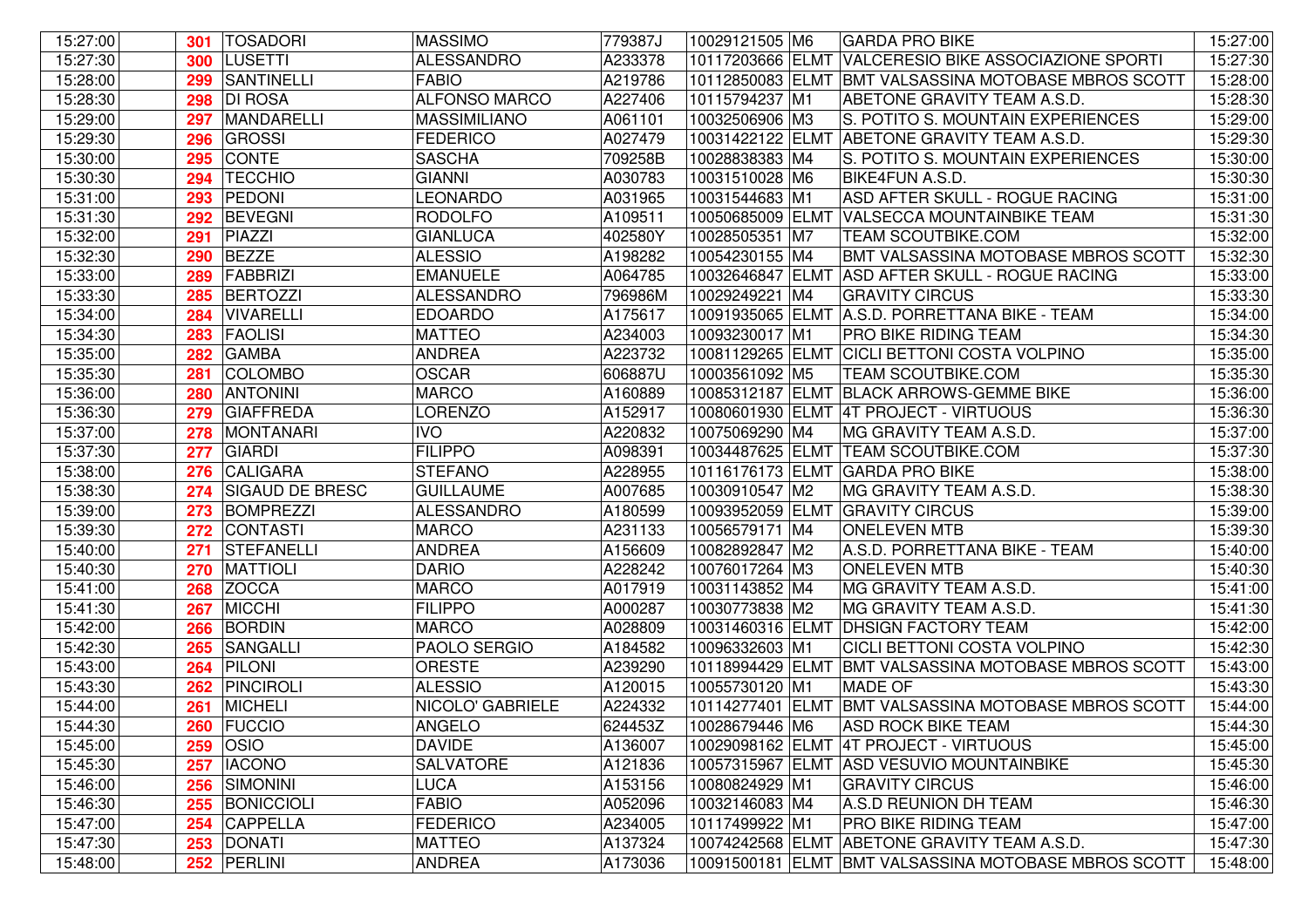| 15:48:30             | 251   | <b>MARTELLI</b>                | <b>PAOLO</b>                   | 951146V               | 10129287644 M2                   |                | ABETONE GRAVITY TEAM A.S.D.                                    | 15:48:30             |
|----------------------|-------|--------------------------------|--------------------------------|-----------------------|----------------------------------|----------------|----------------------------------------------------------------|----------------------|
| 15:49:00             | 250   | PALMERINI                      | <b>ELIA</b>                    | A038851               | 10014494410 ELMT                 |                | <b>GARDA PRO BIKE</b>                                          | 15:49:00             |
| 15:49:30             | 249   | <b>MASTROTTO</b>               | <b>FABIO</b>                   | A202334               | 10107985030 M3                   |                | CHUNK - NORTHGROUP TEAM                                        | 15:49:30             |
| 15:50:00             | 248   | <b>BONINI</b>                  | MARCELLO STEFANO               | A024187               | 10031328859 M4                   |                | <b>TEAM SCOUTBIKE.COM</b>                                      | 15:50:00             |
| 15:50:30             | 247   | <b>MARCHETTI</b>               | <b>DANIEL</b>                  | A059185               | 10032427181 M2                   |                | 4T PROJECT - VIRTUOUS                                          | 15:50:30             |
| 15:51:00             | 246   | <b>GALLIANI</b>                | <b>DANIELE</b>                 | 979979L               | 10012721330 M2                   |                | <b>TEAM BICIAIO ASD</b>                                        | 15:51:00             |
| 15:51:30             | 245   | FRANCO                         | <b>EDOARDO</b>                 | A101167               | 10005856255 M1                   |                | <b>BLACK ARROWS-GEMME BIKE</b>                                 | 15:51:30             |
| 15:52:00             | 243   | <b>MOROTTI</b>                 | <b>DEVIS</b>                   | A228710               |                                  |                | 10034537034 ELMT APPENNINOBIKE A.S.D.                          | 15:52:00             |
| 15:52:30             | 242   | <b>SBALZER</b>                 | <b>MIRKO</b>                   | A184834               | 10096679375 M3                   |                | <b>CICLI BETTONI COSTA VOLPINO</b>                             | 15:52:30             |
| 15:53:00             | 241   | <b>CALABRIA</b>                | <b>DOMENICO</b>                | A221202               |                                  |                | 10114209400 ELMT BMX CREAZZO                                   | 15:53:00             |
| 15:53:30             | 240   | <b>DICARO</b>                  | <b>GIOVANNI</b>                | A228705               |                                  |                | 10032820235 ELMT BIKE FIT LAB ASD                              | 15:53:30             |
| 15:54:00             | 239   | <b>BATTISTELLA</b>             | <b>STEFANO</b>                 | A090602               | 10033953620 M5                   |                | BMT VALSASSINA MOTOBASE MBROS SCOTT                            | 15:54:00             |
| 15:54:30             | 238   | <b>BERTOLINO</b>               | <b>LORIS</b>                   | 943824M               | 10030230133 M1                   |                | READY2RIDE                                                     | 15:54:30             |
| 15:55:00             | 237   | BALDUCHELLI                    | <b>NICOLA</b>                  | 789652N               | 10029164244 M1                   |                | 4T PROJECT - VIRTUOUS                                          | 15:55:00             |
| 15:55:30             | 236   | SANGUIGNI                      | <b>MARCELLO</b>                | A149078               |                                  |                | 10079339920 ELMT SANREMO FREERIDE                              | 15:55:30             |
| 15:56:00             | 235   | PANZERA                        | <b>ALVIN</b>                   | A092409               |                                  |                | 10034082043 ELMT 4T PROJECT - VIRTUOUS                         | 15:56:00             |
| 15:56:30             | 233   | <b>BASILE</b>                  | <b>ANDREA</b>                  | A177745               |                                  |                | 10014493905 ELMT BMT VALSASSINA MOTOBASE MBROS SCOTT           | 15:56:30             |
| 15:57:00             | 232   | ROBELLO                        | <b>FEDERICO</b>                | A068378               | 10032777795 M1                   |                | <b>TEAM BIKE O'CLOCK</b>                                       | 15:57:00             |
| 15:57:30             | 231   | <b>ALLEVA</b>                  | <b>PAOLO</b>                   | 497846M               | 10005589810 M4                   |                | <b>TEAM SCOUTBIKE.COM</b>                                      | 15:57:30             |
|                      |       |                                |                                | <b>DONNE AMATORI</b>  |                                  |                |                                                                |                      |
| <b>ORA</b>           | Pett. | Atleta                         |                                | <b>Cod.FCI</b>        | Cod.UCI                          | Cat.           | <b>Nome Società</b>                                            | <b>ORA</b>           |
| 16:00:30             | 221   | FUMAGALLI                      | <b>MARTINA</b>                 | A147989               | 10077818131 EWS                  |                | BMT VALSASSINA MOTOBASE MBROS SCOTT                            | 16:00:30             |
| 16:01:00             | 222   | <b>FINOCCHIO</b>               | TIZIANA TATJANA                | A090603               | 10033953721                      | W <sub>2</sub> | BMT VALSASSINA MOTOBASE MBROS SCOTT                            | 16:01:00             |
| 16:01:30             | 223   | <b>LADISA</b>                  | <b>NOEMI</b>                   | A202333               | 10107948856 W1                   |                | <b>CHUNK - NORTHGROUP TEAM</b>                                 | 16:01:30             |
| 16:02:00             | 224   | <b>TASSO</b>                   | <b>LELIA</b>                   | 713793X               | 10028892846 EWS                  |                | <b>MYSTICFREERIDE ASD</b>                                      | 16:02:00             |
| 16:02:30             | 225   | SOVRAN                         | <b>LISA</b>                    | A176088               | 10092676713 EWS                  |                | BIKE4FUN A.S.D.                                                | 16:02:30             |
| 16:03:00             | 226   | SCARAMAGLI                     | <b>GIADA</b>                   | A241414               | 10120214609 W1                   |                | <b>TEAM PASSION FAENTINA</b>                                   | 16:03:00             |
| 16:03:30             | 227   | GASPARELLA                     | <b>SILVIA</b>                  | A240551               | 10119564608 EWS                  |                | <b>BLACK ARROWS-GEMME BIKE</b>                                 | 16:03:30             |
| 16:04:00             | 228   | <b>BUFANO</b>                  | <b>GRAZIA</b>                  | A251233               | 10126713205 EWS                  |                | <b>ASD TRENTINO DH RACING</b>                                  | 16:04:00             |
|                      |       |                                |                                | <b>DONNE AGONISTE</b> |                                  |                |                                                                |                      |
| <b>ORA</b>           | Pett. | Atleta                         |                                | <b>Cod.FCI</b>        | Cod.UCI                          | Cat.           | <b>Nome Società</b>                                            | <b>ORA</b>           |
| 16:07:00             | 201   | <b>GAVA</b>                    | <b>LISA</b>                    | A063767               | 10032602892 DU                   |                | 3STARS-ALESSIBICI                                              | 16:07:00             |
| 16:07:30             |       | 202 FUCCIO                     | <b>ROSARIA</b>                 | 671882X               | 10008590746 DE                   |                | BMT VALSASSINA MOTOBASE MBROS SCOTT                            | 16:07:30             |
| 16:08:00             |       | <b>203 RIVA</b>                | <b>SOPHIE</b>                  | 995126E               | 10030696743 DU                   |                | <b>ANCILLOTTI FACTORY TEAM</b>                                 | 16:08:00             |
| 16:08:30             |       | 204 FAVOINO                    | <b>CAROLA LUCREZIA</b>         | A085319               | 10033606137 DU                   |                | <b>SANREMO FREERIDE</b>                                        | 16:08:30             |
| 16:09:00<br>16:09:30 |       | 205   PESENTI                  | SAMANTA<br><b>GIULIA</b>       | 930225T<br>794613U    | 10030134244 DU                   |                | HURRICANE INSANE BIKERS TEAM ASD<br>TRIESTE GRAVITY TEAM       | 16:09:00<br>16:09:30 |
| 16:10:00             |       | 206 SANDRIN<br>207 BAUMANN     | <b>LISA</b>                    | ET13127               | 10029211431 DJ<br>10034782059 DU |                | TEAM COMMENCAL LES OORES                                       | 16:10:00             |
| 16:10:30             |       | 208 QUINCI                     | <b>DAISY</b>                   | 921264V               | 10030065435 DU                   |                | <b>ASD MORENIC TEAM</b>                                        | 16:10:30             |
| 16:11:00             |       |                                |                                |                       | 10029386738 DA                   |                | <b>ASD MORENIC TEAM</b>                                        | 16:11:00             |
|                      |       |                                |                                |                       |                                  |                |                                                                |                      |
| 16:11:30             |       | 209 QUINCI<br>210 PRIORI VIALE | <b>SANDY</b><br><b>SOFIA</b>   | A232892<br>A109223    | 10050693291 DJ                   |                | ASD AFTER SKULL - ROGUE RACING                                 |                      |
| 16:12:00             |       | 211 SIROLLA                    | <b>ASIA</b>                    | 812656Z               | 10029469287 DJ                   |                | <b>RACING TEAM RIVE ROSSE</b>                                  | 16:11:30<br>16:12:00 |
| 16:12:30             |       | 212 RECALCATI                  | <b>ALESSANDRA</b>              | A264876               | 10129441026 DE                   |                | <b>SANREMO FREERIDE</b>                                        | 16:12:30             |
| 16:13:00<br>16:13:30 |       | 213 GUGLIELMI<br>214 BIZZARRI  | <b>ELEONORA</b><br><b>GAIA</b> | A205795<br>A207126    | 10113878889 DJ<br>10029438571 DJ |                | A.S.D. PORRETTANA BIKE - TEAM<br>A.S.D. PORRETTANA BIKE - TEAM | 16:13:00<br>16:13:30 |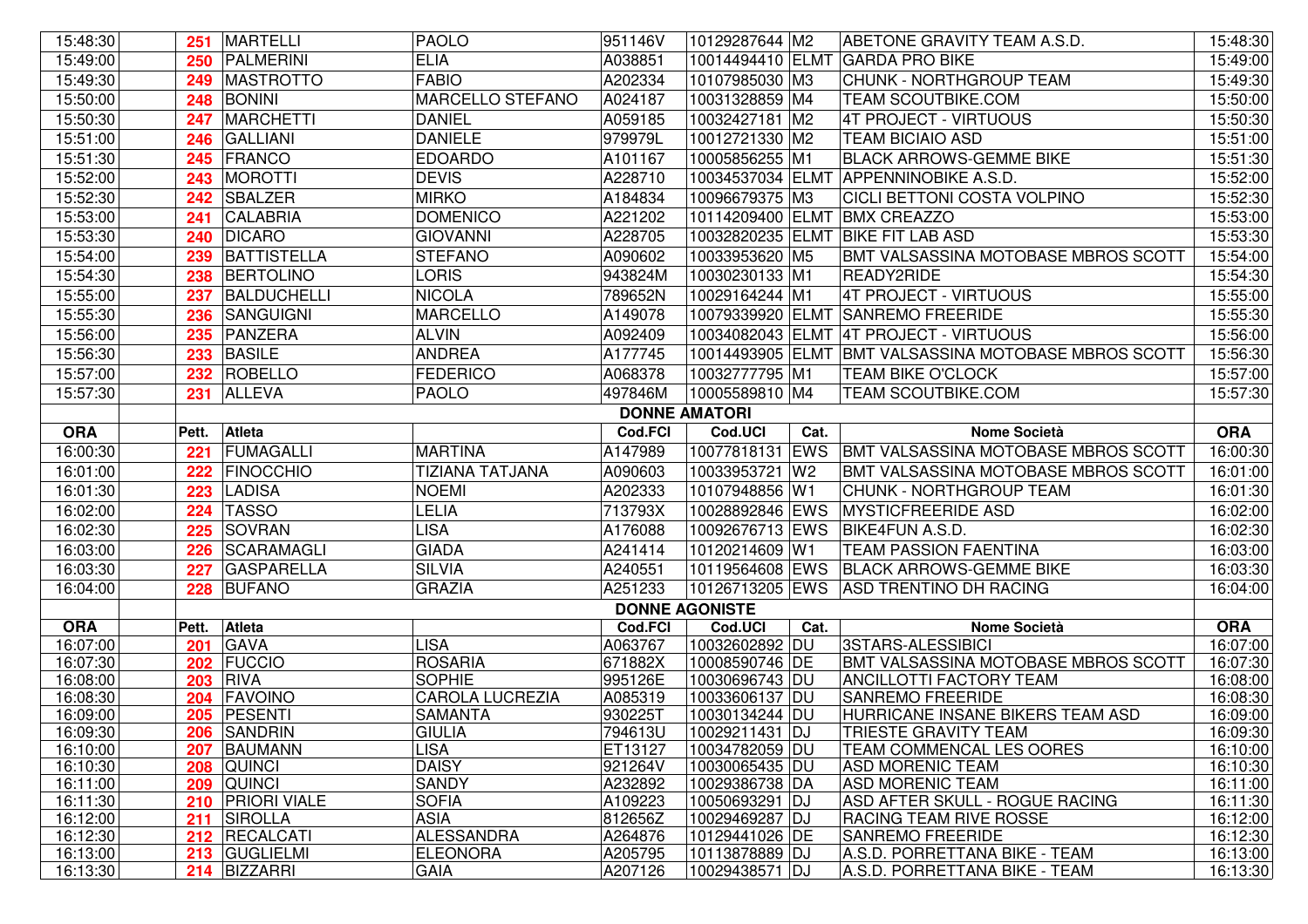| 16:14:00   |       | 215 CAPECCHI      | <b>MATILDE</b>              | A232482                | 10116573570 DJ |      | <b>TEAM BIKE O'CLOCK</b>            | 16:14:00   |
|------------|-------|-------------------|-----------------------------|------------------------|----------------|------|-------------------------------------|------------|
| 16:14:30   |       | <b>216 SASSO</b>  | <b>ALICE</b>                | A261369                | 10128410705 DA |      | <b>TRIBE HOT BIKES</b>              | 16:14:30   |
|            |       |                   |                             | <b>UOMINI AGONISTI</b> |                |      |                                     |            |
| <b>ORA</b> | Pett. | Atleta            |                             | <b>Cod.FCI</b>         | Cod.UCI        | Cat. | <b>Nome Società</b>                 | <b>ORA</b> |
| 16:17:30   | 197   | BEVILACQUA        | <b>MARCO</b>                | A088513                | 10033813675 EL |      | BMT VALSASSINA MOTOBASE MBROS SCOTT | 16:17:30   |
| 16:18:00   | 196   | <b>ARCHETTI</b>   | <b>ALESSIO</b>              | 984676S                | 10030596208 EL |      | ASD TRENTINO DH RACING              | 16:18:00   |
| 16:18:30   | 194   | <b>TONOLO</b>     | <b>DAVIDE</b>               | A049323                | 10032037868 UN |      | 3STARS-ALESSIBICI                   | 16:18:30   |
| 16:19:00   | 193   | <b>TINNER</b>     | <b>PASCAL</b>               | ET13128                | 10008923778 EL |      | <b>GAMUX FACTORY RACING</b>         | 16:19:00   |
| 16:19:30   | 192   | <b>VENTURI</b>    | <b>NADIR</b>                | 912474P                | 10014353152 EL |      | <b>ITALIA NUOVA BORGO PANIGALE</b>  | 16:19:30   |
| 16:20:00   | 191   | <b>INAMA</b>      | <b>ALEX</b>                 | A216879                | 10113727935 EL |      | <b>ASD TRENTINO DH RACING</b>       | 16:20:00   |
| 16:20:30   | 190   | <b>CICOLI</b>     | <b>STEFANO</b>              | A249029                | 10125055010 EL |      | ASD TRENTINO DH RACING              | 16:20:30   |
| 16:21:00   | 189   | <b>KABIL</b>      | <b>ELMEHDI</b>              | A249068                | 10125056525 EL |      | ASD TRENTINO DH RACING              | 16:21:00   |
| 16:21:30   | 188   | CROCCO            | <b>LORENZO</b>              | A261990                | 10128580958 EL |      | UÀ CYCLING TEAM                     | 16:21:30   |
| 16:22:00   | 187   | PALOMBA           | <b>IGOR</b>                 | 980741B                | 10030554879 EL |      | <b>SANREMO FREERIDE</b>             | 16:22:00   |
| 16:22:30   | 186   | <b>TAILLEFER</b>  | <b>CEDRIC</b>               | ET13556                | 10056648889 UN |      | <b>BMX ORGANISATION</b>             | 16:22:30   |
| 16:23:00   | 185   | <b>VENTURINI</b>  | <b>LORENZO</b>              | A088090                | 10033786090 UN |      | ABETONE GRAVITY TEAM A.S.D.         | 16:23:00   |
| 16:23:30   | 184   | <b>CHIODO</b>     | <b>FRANCESCO</b>            | A249222                | 10124935778 UN |      | ASD TRENTINO DH RACING              | 16:23:30   |
| 16:24:00   | 183   | <b>FAGGIONATO</b> | SIMONE EDOARDO              | A258655                | 10128351289 UN |      | ASD TRENTINO DH RACING              | 16:24:00   |
| 16:24:30   | 182   | <b>ZUCCHINI</b>   | LORENZO                     | A261181                | 10128298143 UN |      | ASD AFTER SKULL - ROGUE RACING      | 16:24:30   |
| 16:25:00   | 181   | <b>DE IACO</b>    | <b>LUCA</b>                 | A228993                | 10115533246 UN |      | <b>VRL BIKE SAN MAURO</b>           | 16:25:00   |
| 16:25:30   | 180   | BETTINZOLI        | <b>KEVIN</b>                | A196986                | 10029098263 UN |      | ASD TRENTINO DH RACING              | 16:25:30   |
| 16:26:00   | 179   | BERGANTON         | <b>FRANCESCO</b>            | A192841                | 10104805551 UN |      | <b>TRIBE HOT BIKES</b>              | 16:26:00   |
| 16:26:30   | 178   | <b>MANZO</b>      | <b>FILIPPO</b>              | A248940                | 10125056828 UN |      | ASD TRENTINO DH RACING              | 16:26:30   |
| 16:27:00   | 177   | CEDIOLI           | <b>LORENZO</b>              | A251110                | 10092422085 UN |      | ASD AFTER SKULL - ROGUE RACING      | 16:27:00   |
| 16:27:30   | 176   | LANER             | JAN                         | A060397                | 10032479018 UN |      | <b>BIKE TEAM GAIS ASV</b>           | 16:27:30   |
| 16:28:00   | 175   | <b>CARLINO</b>    | LEONARDO                    | A203989                | 10107880148 UN |      | <b>TEAM SCOUTBIKE.COM</b>           | 16:28:00   |
| 16:28:30   | 174   | MAZZUCCHI         | <b>DANIELE</b>              | A232362                | 10116778482 JU |      | <b>4T PROJECT - VIRTUOUS</b>        | 16:28:30   |
| 16:29:00   | 173   | <b>RUSSO</b>      | <b>ANDREA</b>               | A240117                | 10119389806 JU |      | TEAM KONA BIKE CENTER CIMONE        | 16:29:00   |
| 16:29:30   | 172   | <b>TATTINI</b>    | <b>RAFFAELE</b>             | A265090                | 10129470328 JU |      | ABETONE GRAVITY TEAM A.S.D.         | 16:29:30   |
| 16:30:00   | 171   | <b>MARTOLINI</b>  | <b>SIMONE</b>               | A159964                | 10084733322 JU |      | A.S.D. CICLI TADDEI                 | 16:30:00   |
| 16:30:30   | 170   | <b>EMILI</b>      | <b>GABRIELE</b>             | A180810                | 10094063914 JU |      | TRIESTE GRAVITY TEAM                | 16:30:30   |
| 16:31:00   | 169   | SERRAZANETTI      | <b>ROY</b>                  | A254901                | 10061559315 JU |      | TEAM KONA BIKE CENTER CIMONE        | 16:31:00   |
| 16:31:30   | 168   | ROSSI             | SEBASTIANO MICHELAN A252958 |                        | 10125786853 JU |      | <b>TEAM BIKE O'CLOCK</b>            | 16:31:30   |
| 16:32:00   | 167   | <b>MILETO</b>     | <b>MIRKO ATHOS</b>          | A225390                | 10115150401 JU |      | <b>TEAM BIKE O'CLOCK</b>            | 16:32:00   |
| 16:32:30   | 166   | COSTI             | <b>ALBERTO</b>              | A221527                | 10113824127 JU |      | <b>TEAM KONA BIKE CENTER CIMONE</b> | 16:32:30   |
| 16:33:00   | 165   | BELTRAMO          | DAVIDE COSTEL               | A163842                | 10091631537 JU |      | <b>TRIBE HOT BIKES</b>              | 16:33:00   |
| 16:33:30   | 164   | <b>GAMBETTA</b>   | <b>FEDERICO</b>             | 729227F                | 10029073712 JU |      | <b>BIKE EVO</b>                     | 16:33:30   |
| 16:34:00   | 163   | <b>ORIELLI</b>    | <b>FILIPPO</b>              | A189536                | 10100163901 JU |      | TEAM KONA BIKE CENTER CIMONE        | 16:34:00   |
| 16:34:30   | 161   | MAZZAMURRO        | <b>ELIA</b>                 | A214558                | 10111588174 JU |      | TEAM KONA BIKE CENTER CIMONE        | 16:34:30   |
| 16:35:00   | 160   | <b>BOZZI</b>      | <b>CHRISTIAN</b>            | A208304                | 10108626038 JU |      | <b>CTE - MUDLOVERS</b>              | 16:35:00   |
| 16:35:30   | 159   | CASARI            | <b>SEBASTIANO</b>           | A236666                | 10033959882 JU |      | ASD TRENTINO DH RACING              | 16:35:30   |
| 16:36:00   | 158   | PARIS             | <b>ANGELO</b>               | 792072X                | 10029184755 JU |      | TERNANA-BIKE22                      | 16:36:00   |
| 16:36:30   |       | 156 LAGNEAU       | <b>LUCAS</b>                | ET13557                | 10056728816 AL |      | <b>BMX PERNOIS</b>                  | 16:36:30   |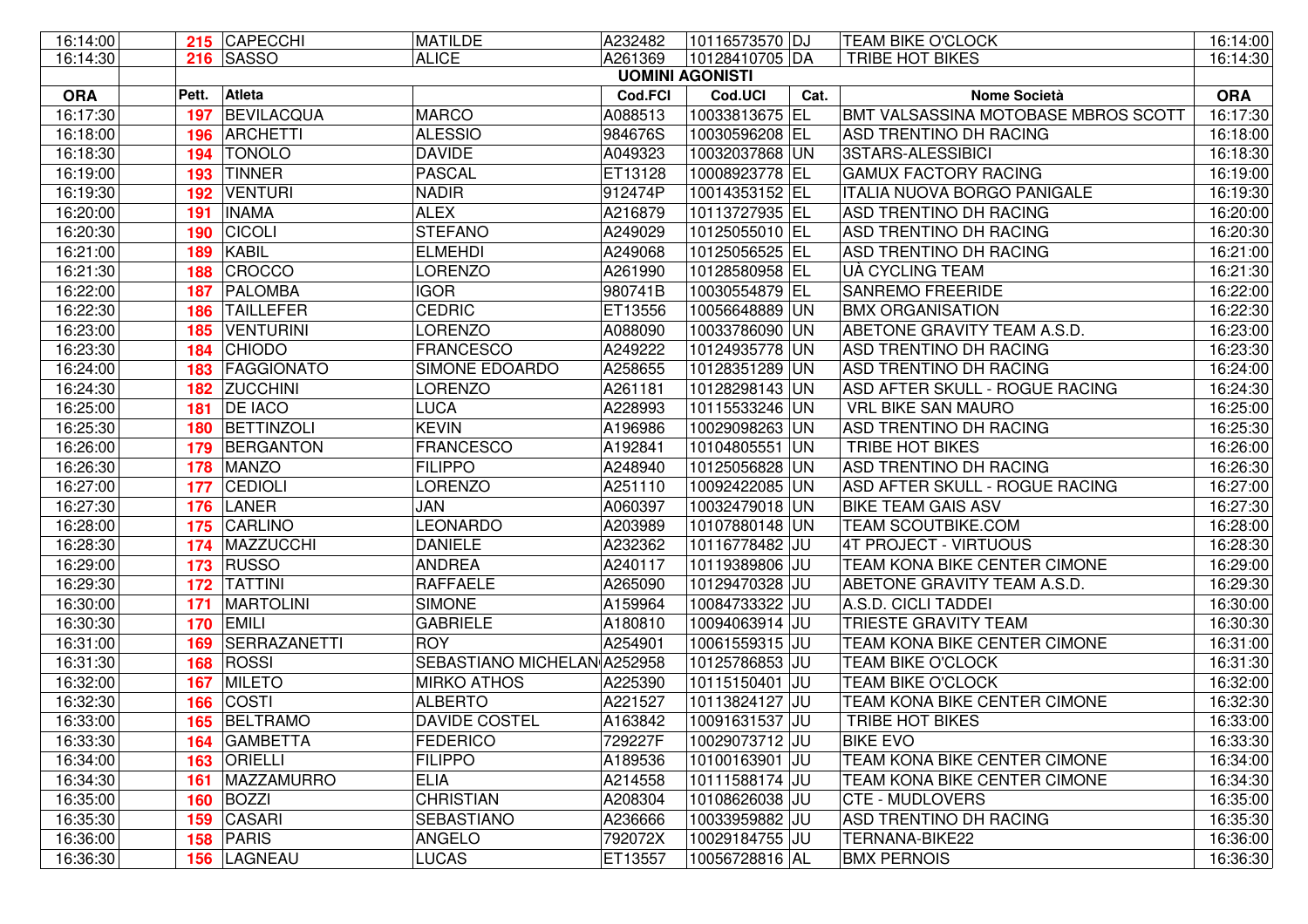| 16:37:00 |     | 155 ROCCA                         | <b>TOMMASO</b>       | A265650 | 10129707471 AL | VALDIDENTRO BIKE TEAM                  | 16:37:00 |
|----------|-----|-----------------------------------|----------------------|---------|----------------|----------------------------------------|----------|
| 16:37:30 | 154 | <b>CECCHINELLI</b>                | <b>ELIA</b>          | A264639 | 10129523272 AL | 5 TERRE CYCLING ASD                    | 16:37:30 |
| 16:38:00 | 153 | BOSCO                             | <b>MATTEO</b>        | A236444 | 10126253463 AL | BMT VALSASSINA MOTOBASE MBROS SCOTT    | 16:38:00 |
| 16:38:30 | 152 | <b>MAFFEI</b>                     | <b>GABRIELE</b>      | A237971 | 10118390100 AL | <b>GRAVITY CIRCUS</b>                  | 16:38:30 |
| 16:39:00 | 151 | <b>GUIDO</b>                      | <b>JACOPO</b>        | A179309 | 10032847517 AL | ASD ENJOY THE TRAIL                    | 16:39:00 |
| 16:39:30 | 150 | PAGANONI                          | <b>MATTEO</b>        | A265686 | 10129707168 AL | 4T PROJECT - VIRTUOUS                  | 16:39:30 |
| 16:40:00 | 149 | <b>BERTOLDO</b>                   | <b>DIEGO</b>         | A263478 | 10034758922 AL | <b>ASD ROCK BIKE TEAM</b>              | 16:40:00 |
| 16:40:30 | 148 | SERAFINI                          | <b>FEDERICO</b>      | A230969 | 10116283984 AL | A.S.D. PORRETTANA BIKE - TEAM          | 16:40:30 |
| 16:41:00 | 147 | <b>FIABANE</b>                    | <b>SEBASTIAN</b>     | A211877 | 10114054301 AL | ASD TRENTINO DH RACING                 | 16:41:00 |
| 16:41:30 | 146 | <b>CANTELLI</b>                   | PIETRO PAOLO         | A265086 | 10129466688 AL | ABETONE GRAVITY TEAM A.S.D.            | 16:41:30 |
| 16:42:00 | 145 | FERRARI                           | <b>MARIO</b>         | A263173 | 10128874887 AL | <b>TEAM BIKE O'CLOCK</b>               | 16:42:00 |
| 16:42:30 | 144 | <b>DI TORO MAMMARELLA</b>         | <b>MARIO</b>         | A256605 | 10128008658 AL | <b>TEAM BIKE O'CLOCK</b>               | 16:42:30 |
| 16:43:00 | 143 | RAGGI                             | <b>ALESSANDRO</b>    | A031006 | 10031515078 AL | ASD GAGABIKE TEAM                      | 16:43:00 |
| 16:43:30 | 142 | BRAMATI                           | <b>LUCA</b>          | A137974 | 10074204071 AL | <b>BMX CICLISTICA OLGIATESE A.S.D.</b> | 16:43:30 |
| 16:44:00 | 140 | <b>ZANELLA</b>                    | <b>SAMUELE</b>       | A218197 | 10032834985 AL | ASD TRENTINO DH RACING                 | 16:44:00 |
| 16:44:30 | 139 | <b>LODDO</b>                      | <b>ANDREA</b>        | A252915 | 10127663300 AL | <b>TEAM BIKE O'CLOCK</b>               | 16:44:30 |
| 16:45:00 | 138 | <b>BALOCCO</b>                    | <b>GABRIELE</b>      | A169895 | 10089667992 AL | <b>TEAM MANGONE BIKE</b>               | 16:45:00 |
| 16:45:30 | 137 | ILLUMINATO                        | <b>MARIO</b>         | A211959 | 10111371845 AL | TEAM KONA BIKE CENTER CIMONE           | 16:45:30 |
| 16:46:00 | 136 | <b>BERTO</b>                      | <b>GIORGIO</b>       | A246981 | 10125388749 AL | <b>BIKE4FUN A.S.D.</b>                 | 16:46:00 |
| 16:46:30 | 135 | <b>LOCHMANN</b>                   | <b>NICLAS</b>        | A248594 | 10124142402 AL | <b>ASD TRENTINO DH RACING</b>          | 16:46:30 |
| 16:47:00 | 134 | FORZINETTI                        | <b>EDOARDO</b>       | A254495 | 10034654848 AL | <b>CUS PROPATRIA MILANO TRIATHLON</b>  | 16:47:00 |
| 16:47:30 | 133 | <b>DELEGATI</b>                   | <b>ANDREA</b>        | A176253 | 10051878210 AL | PEDRONI RACE                           | 16:47:30 |
| 16:48:00 | 132 | <b>CAVALLIN</b>                   | <b>DANIELE</b>       | A065531 | 10032675240 AL | <b>BMX CICLISTICA OLGIATESE A.S.D.</b> | 16:48:00 |
| 16:48:30 | 130 | <b>BONELLO</b>                    | <b>ALEXANDER</b>     | A246209 | 10124310433 AL | <b>BIKE4FUN A.S.D.</b>                 | 16:48:30 |
| 16:49:00 | 129 | <b>BONFANTI</b>                   | <b>NISAY NICOLAS</b> | A155996 | 10100300913 AL | BMT VALSASSINA MOTOBASE MBROS SCOTT    | 16:49:00 |
| 16:49:30 | 128 | <b>VANNUCCHI</b>                  | <b>FEDERICO</b>      | 804003Y | 10014494713 EL | ABETONE GRAVITY TEAM A.S.D.            | 16:49:30 |
| 16:50:00 | 126 | <b>MARRA</b>                      | <b>TOMMASO</b>       | A223645 | 10114078650 AL | <b>ONELEVEN MTB</b>                    | 16:50:00 |
| 16:50:30 | 124 | <b>GRILLI</b>                     | <b>ALESSANDRO</b>    | A211997 | 10081937294 JU | <b>MADE OF</b>                         | 16:50:30 |
| 16:51:00 | 123 | FRANCI                            | <b>FILIPPO</b>       | A225474 | 10115203042 JU | A.S.D. PORRETTANA BIKE - TEAM          | 16:51:00 |
| 16:51:30 | 122 | <b>PAOLETTI</b>                   | <b>MATTIA</b>        | A193899 | 10104495252 JU | A.S.D. PORRETTANA BIKE - TEAM          | 16:51:30 |
| 16:52:00 | 121 | PARIS                             | <b>ALESSANDRO</b>    | A202586 | 10108185696 JU | ASD AFTER SKULL - ROGUE RACING         | 16:52:00 |
| 16:52:30 | 120 | <b>SCHROTER</b>                   | <b>MATTEO</b>        | A222711 | 10113882125 JU | TEAM KONA BIKE CENTER CIMONE           | 16:52:30 |
| 16:53:00 | 119 | <b>CORSINI</b>                    | <b>CLAUDIO</b>       | A225473 | 10115299739 AL | A.S.D. PORRETTANA BIKE - TEAM          | 16:53:00 |
| 16:53:30 | 117 | <b>MARANESI</b>                   | <b>FILIPPO</b>       | A203984 | 10107977148 JU | TEAM KONA BIKE CENTER CIMONE           | 16:53:30 |
| 16:54:00 |     | 116 PASQUALINI SANTOLINI RICCARDO |                      | A237248 | 10118042112 JU | BMT VALSASSINA MOTOBASE MBROS SCOTT    | 16:54:00 |
| 16:54:30 |     | 115 TAPPARI                       | <b>FRANCESCO</b>     | A103105 | 10048411367 JU | <b>TEAM SCOUTBIKE.COM</b>              | 16:54:30 |
| 16:55:00 |     | <b>114 BONO</b>                   | <b>FEDERICO</b>      | A016905 | 10031115055 UN | <b>VRL BIKE SAN MAURO</b>              | 16:55:00 |
| 16:55:30 |     | 113 NARDIN                        | <b>ANDREA</b>        | A213513 | 10112755006 JU | ASD TRENTINO DH RACING                 | 16:55:30 |
| 16:56:00 |     | <b>112 NAVA</b>                   | <b>GIACOMO</b>       | A198728 | 10105601456 JU | <b>BIKE&amp;CO ASD</b>                 | 16:56:00 |
| 16:56:30 | 111 | MONTANINI                         | <b>ALESSANDRO</b>    | A230968 | 10116282368 JU | A.S.D. PORRETTANA BIKE - TEAM          | 16:56:30 |
| 16:57:00 |     | 110 PICHELLI                      | <b>TIZIANO</b>       | A180323 | 10093976412 AL | <b>ONELEVEN MTB</b>                    | 16:57:00 |
| 16:57:30 | 109 | <b>DE BIASI</b>                   | <b>GABRIELE</b>      | A201785 | 10107893282 AL | <b>GRAVITY CIRCUS</b>                  | 16:57:30 |
| 16:58:00 |     | 108   PAGLIARUSCO                 | <b>RICCARDO</b>      | A227678 | 10115357636 UN | <b>BIKE4FUN A.S.D.</b>                 | 16:58:00 |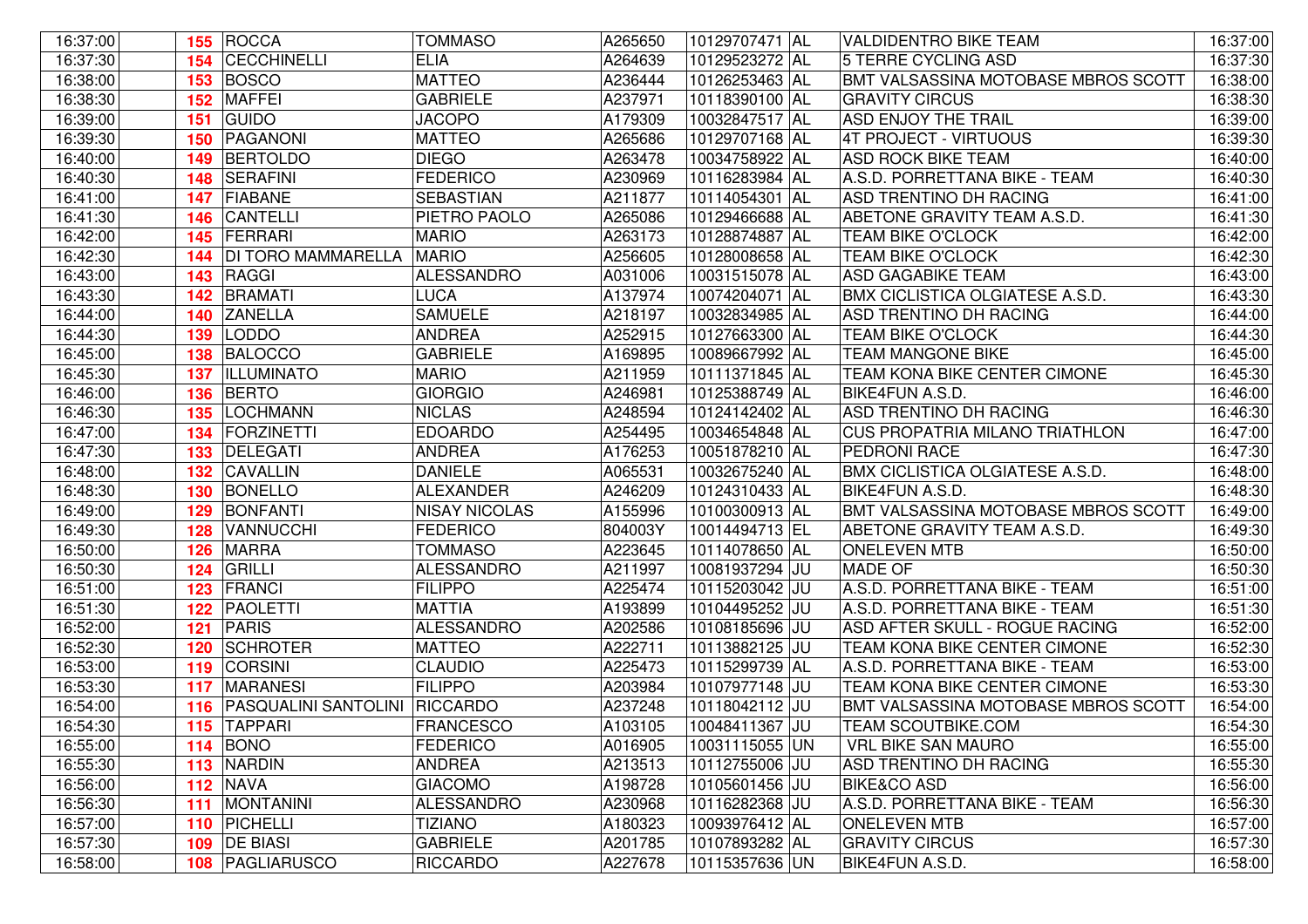| 106 RABUFFO<br><b>RICCARDO</b><br>801003V<br>TERNANA-BIKE22<br>16:59:30<br><b>FEDERICO</b><br>A209040<br>CORRADO<br>10108930374 AL<br><b>TEAM SCOUTBIKE.COM</b><br>105<br>17:00:00<br><b>VANTIN</b><br>A207436<br><b>ALESSANDRO</b><br>10108253802 UN<br>ASD TRENTINO DH RACING<br>103<br>17:00:30<br>SPEZZANI<br><b>DAVIDE</b><br>A150971<br>10079852303 JU<br><b>GRAVITY CIRCUS</b><br>102<br>17:01:00<br><b>FEDERICO</b><br>COLAUTTI<br>808139G<br>10029433925 UN<br><b>ASD TECNO BIKE TEAM K2</b><br>101<br>17:01:30<br>10101462182 JU<br><b>MTB CLUB GAERNE</b><br><b>BONESSO</b><br><b>FRANCESCO</b><br>A189581<br>100<br>17:02:00<br><b>DEIANA</b><br><b>GABRIELE</b><br>A093918<br>10034187329 JU<br>BIKE TEAM DEMURTAS NUORO<br>99<br>17:02:30<br>PRANDIN<br><b>FEDERICO</b><br>A166061<br>10093266389 UN<br><b>GARDA PRO BIKE</b><br>98<br>17:03:00<br><b>SAMUEL</b><br>793075T<br><b>GRAVITY CREW ASD</b><br>SIROLLA<br>10029192536 JU<br>97<br>17:03:30<br>10116207394 AL<br>GRANGETTO FERRANTE GIOVANNI MANUEL<br>A227773<br>ASD TRENTINO DH RACING<br>96<br>17:04:00<br>CARA<br><b>GIAN LUCA</b><br>955833J<br>10030340873 EL<br>95<br>A.S.D. OLBIA RACING TEAM<br>17:04:30<br>PISA<br><b>DAVIDE</b><br>A233692<br>10116907313 JU<br>94<br><b>TEAM BIKE O'CLOCK</b><br><b>TUZZOLI</b><br><b>GRAVITYACADEMY</b><br>17:05:00<br><b>EDOARDO</b><br>A208485<br>10108696968 JU<br>93<br>17:05:30<br>92<br><b>LEONARDI</b><br><b>SIMONE</b><br>A119563<br>10059340035 UN<br>TEAM SCOUTBIKE.COM<br>17:06:00<br><b>CORDESCHI</b><br><b>RICCARDO</b><br>A208685<br>10108829940 JU<br>TERNANA-BIKE22<br>91<br><b>NEAL</b><br>10052364523 AL<br>17:06:30<br>PAULITSCH<br>A110221<br>TEAM KONA BIKE CENTER CIMONE<br>90<br>17:07:00<br>MAZZETTI<br><b>TOMMASO</b><br>A192938<br>10104886282 JU<br>TEAM KONA BIKE CENTER CIMONE<br>89<br><b>JACOPO</b><br>17:07:30<br>ZANETTI<br>10031814364 AL<br>BIKE4FUN A.S.D.<br>A041796<br>88<br>17:08:00<br><b>RICCARDO</b><br>PROIETTI<br>A039738<br>10031751114 AL<br><b>GRAVITY CREW ASD</b><br>87<br>17:08:30<br>LOSCHI<br><b>LUCA</b><br>A093762<br>10034177427 EL<br>CHUNK - NORTHGROUP TEAM<br>86<br><b>NICOLA</b><br>17:09:00<br>FASOLO<br>A188477<br>10099635047 UN<br>BIKE4FUN A.S.D.<br>85<br><b>MICHELE</b><br><b>BETTELLI</b><br>17:09:30<br>A188946<br>10100736706 JU<br>4T PROJECT - VIRTUOUS<br>84<br>17:10:00<br>10030822742 UN<br>83<br>ZANETTI<br><b>ELIA</b><br>A227676<br>BIKE4FUN A.S.D.<br>A235205<br>17:10:30<br><b>THALER</b><br><b>NIKLAS</b><br>10119508428 AL<br>A.B.C. EGNA NEUMARKT<br>82<br>17:11:00<br><b>STIMPFL</b><br>JULIAN<br>807647C<br>10029424831 JU<br><b>BMX TEAM ALTO ADIGE SÜDTIROL</b><br>81<br><b>MARCO</b><br><b>CAPRIVESI</b><br>17:11:30<br>80<br><b>VICENZINO</b><br>A085044<br>10033587343 EL<br>17:12:00<br><b>FRANCESCO</b><br>A.S.D. OLBIA RACING TEAM<br>79<br><b>ORTU</b><br>A067239<br>10032734248 JU<br>17:12:30<br><b>STEFANO</b><br>A146709<br>10093976715 AL<br>POLONI<br><b>GARDA PRO BIKE</b><br>78<br>17:13:00<br><b>SEITEN</b><br><b>WATANABE</b><br>A203988<br>10108077481 AL<br>TEAM KONA BIKE CENTER CIMONE<br>77<br>17:13:30<br><b>DE PAUL</b><br><b>MARCO</b><br>A061168<br>10032509633 EL<br>4T PROJECT - VIRTUOUS<br>76<br>17:14:00<br>SANTIÀ<br><b>TOMMASO</b><br>10083908115 JU<br>BMT VALSASSINA MOTOBASE MBROS SCOTT<br>A159013<br>75<br>17:14:30<br><b>FRANCESCO</b><br>827494F<br>10008073010 EL<br><b>COLOMBO</b><br>PUNTOSPORT TEAM<br>74<br>17:15:00<br><b>TEAM SCOUTBIKE.COM</b><br>DRAGONI<br><b>FABRIZIO</b><br>793635Z<br>10029199206 EL<br>73<br>17:15:30<br>FRANZONI<br><b>FRANCESCO</b><br>A180475<br>10095022291 UN<br><b>TEAM SCOUTBIKE.COM</b><br>72<br>MARTELLA<br><b>LEONARDO</b><br>A221744<br>10114901534 AL<br>3STARS-ALESSIBICI<br>17:16:00<br>71<br>17:16:30<br>10031430610 UN<br><b>DI CESARE</b><br><b>ENRICO</b><br>A027787<br>BIKE TEAM DEMURTAS NUORO<br>70<br>10113655486 AL<br>17:17:00<br>CANOVARO<br>ETTORE MATTEO<br>A221648<br><b>TEAM BIKE O'CLOCK</b><br>69<br>17:17:30<br><b>CASALINI</b><br><b>NICOLA</b><br>A193537<br>10104600942 JU<br>CHUNK - NORTHGROUP TEAM<br>67<br>17:18:00<br><b>GIAN DEVIS</b><br>A135353<br>10074468500 UN<br>4T PROJECT - VIRTUOUS<br>66<br><b>BALANAY</b><br>17:18:30<br><b>SPATTI</b><br><b>LUCA</b><br>A198604<br>10104374206 UN<br>ASD AFTER SKULL - ROGUE RACING<br>65<br>17:19:00<br>PAPARELLA<br><b>ETHAN</b><br>A120131<br>10056125695 UN<br>BMT VALSASSINA MOTOBASE MBROS SCOTT<br>63<br>17:19:30<br><b>BIANCHI</b><br><b>ALBERTO LODOVICO</b><br>A185102<br>10096664625 JU<br><b>TEAM SCOUTBIKE.COM</b><br>62 | 16:58:30 | 107 COMASTRI | <b>FILIPPO</b> | A211622 | 10034559262 AL | TEAM KONA BIKE CENTER CIMONE | 16:58:30 |
|--------------------------------------------------------------------------------------------------------------------------------------------------------------------------------------------------------------------------------------------------------------------------------------------------------------------------------------------------------------------------------------------------------------------------------------------------------------------------------------------------------------------------------------------------------------------------------------------------------------------------------------------------------------------------------------------------------------------------------------------------------------------------------------------------------------------------------------------------------------------------------------------------------------------------------------------------------------------------------------------------------------------------------------------------------------------------------------------------------------------------------------------------------------------------------------------------------------------------------------------------------------------------------------------------------------------------------------------------------------------------------------------------------------------------------------------------------------------------------------------------------------------------------------------------------------------------------------------------------------------------------------------------------------------------------------------------------------------------------------------------------------------------------------------------------------------------------------------------------------------------------------------------------------------------------------------------------------------------------------------------------------------------------------------------------------------------------------------------------------------------------------------------------------------------------------------------------------------------------------------------------------------------------------------------------------------------------------------------------------------------------------------------------------------------------------------------------------------------------------------------------------------------------------------------------------------------------------------------------------------------------------------------------------------------------------------------------------------------------------------------------------------------------------------------------------------------------------------------------------------------------------------------------------------------------------------------------------------------------------------------------------------------------------------------------------------------------------------------------------------------------------------------------------------------------------------------------------------------------------------------------------------------------------------------------------------------------------------------------------------------------------------------------------------------------------------------------------------------------------------------------------------------------------------------------------------------------------------------------------------------------------------------------------------------------------------------------------------------------------------------------------------------------------------------------------------------------------------------------------------------------------------------------------------------------------------------------------------------------------------------------------------------------------------------------------------------------------------------------------------------------------------------------------------------------------------------------------------------------------------------------------------------------------------------------------------------------------------------------------------------------------------------------------------------------------------------------------------------------------------------------------------------------------------------------------------------------------------------------------|----------|--------------|----------------|---------|----------------|------------------------------|----------|
|                                                                                                                                                                                                                                                                                                                                                                                                                                                                                                                                                                                                                                                                                                                                                                                                                                                                                                                                                                                                                                                                                                                                                                                                                                                                                                                                                                                                                                                                                                                                                                                                                                                                                                                                                                                                                                                                                                                                                                                                                                                                                                                                                                                                                                                                                                                                                                                                                                                                                                                                                                                                                                                                                                                                                                                                                                                                                                                                                                                                                                                                                                                                                                                                                                                                                                                                                                                                                                                                                                                                                                                                                                                                                                                                                                                                                                                                                                                                                                                                                                                                                                                                                                                                                                                                                                                                                                                                                                                                                                                                                                                                              | 16:59:00 |              |                |         | 10029316010 EL |                              | 16:59:00 |
|                                                                                                                                                                                                                                                                                                                                                                                                                                                                                                                                                                                                                                                                                                                                                                                                                                                                                                                                                                                                                                                                                                                                                                                                                                                                                                                                                                                                                                                                                                                                                                                                                                                                                                                                                                                                                                                                                                                                                                                                                                                                                                                                                                                                                                                                                                                                                                                                                                                                                                                                                                                                                                                                                                                                                                                                                                                                                                                                                                                                                                                                                                                                                                                                                                                                                                                                                                                                                                                                                                                                                                                                                                                                                                                                                                                                                                                                                                                                                                                                                                                                                                                                                                                                                                                                                                                                                                                                                                                                                                                                                                                                              |          |              |                |         |                |                              | 16:59:30 |
|                                                                                                                                                                                                                                                                                                                                                                                                                                                                                                                                                                                                                                                                                                                                                                                                                                                                                                                                                                                                                                                                                                                                                                                                                                                                                                                                                                                                                                                                                                                                                                                                                                                                                                                                                                                                                                                                                                                                                                                                                                                                                                                                                                                                                                                                                                                                                                                                                                                                                                                                                                                                                                                                                                                                                                                                                                                                                                                                                                                                                                                                                                                                                                                                                                                                                                                                                                                                                                                                                                                                                                                                                                                                                                                                                                                                                                                                                                                                                                                                                                                                                                                                                                                                                                                                                                                                                                                                                                                                                                                                                                                                              |          |              |                |         |                |                              | 17:00:00 |
|                                                                                                                                                                                                                                                                                                                                                                                                                                                                                                                                                                                                                                                                                                                                                                                                                                                                                                                                                                                                                                                                                                                                                                                                                                                                                                                                                                                                                                                                                                                                                                                                                                                                                                                                                                                                                                                                                                                                                                                                                                                                                                                                                                                                                                                                                                                                                                                                                                                                                                                                                                                                                                                                                                                                                                                                                                                                                                                                                                                                                                                                                                                                                                                                                                                                                                                                                                                                                                                                                                                                                                                                                                                                                                                                                                                                                                                                                                                                                                                                                                                                                                                                                                                                                                                                                                                                                                                                                                                                                                                                                                                                              |          |              |                |         |                |                              | 17:00:30 |
|                                                                                                                                                                                                                                                                                                                                                                                                                                                                                                                                                                                                                                                                                                                                                                                                                                                                                                                                                                                                                                                                                                                                                                                                                                                                                                                                                                                                                                                                                                                                                                                                                                                                                                                                                                                                                                                                                                                                                                                                                                                                                                                                                                                                                                                                                                                                                                                                                                                                                                                                                                                                                                                                                                                                                                                                                                                                                                                                                                                                                                                                                                                                                                                                                                                                                                                                                                                                                                                                                                                                                                                                                                                                                                                                                                                                                                                                                                                                                                                                                                                                                                                                                                                                                                                                                                                                                                                                                                                                                                                                                                                                              |          |              |                |         |                |                              | 17:01:00 |
|                                                                                                                                                                                                                                                                                                                                                                                                                                                                                                                                                                                                                                                                                                                                                                                                                                                                                                                                                                                                                                                                                                                                                                                                                                                                                                                                                                                                                                                                                                                                                                                                                                                                                                                                                                                                                                                                                                                                                                                                                                                                                                                                                                                                                                                                                                                                                                                                                                                                                                                                                                                                                                                                                                                                                                                                                                                                                                                                                                                                                                                                                                                                                                                                                                                                                                                                                                                                                                                                                                                                                                                                                                                                                                                                                                                                                                                                                                                                                                                                                                                                                                                                                                                                                                                                                                                                                                                                                                                                                                                                                                                                              |          |              |                |         |                |                              | 17:01:30 |
|                                                                                                                                                                                                                                                                                                                                                                                                                                                                                                                                                                                                                                                                                                                                                                                                                                                                                                                                                                                                                                                                                                                                                                                                                                                                                                                                                                                                                                                                                                                                                                                                                                                                                                                                                                                                                                                                                                                                                                                                                                                                                                                                                                                                                                                                                                                                                                                                                                                                                                                                                                                                                                                                                                                                                                                                                                                                                                                                                                                                                                                                                                                                                                                                                                                                                                                                                                                                                                                                                                                                                                                                                                                                                                                                                                                                                                                                                                                                                                                                                                                                                                                                                                                                                                                                                                                                                                                                                                                                                                                                                                                                              |          |              |                |         |                |                              | 17:02:00 |
|                                                                                                                                                                                                                                                                                                                                                                                                                                                                                                                                                                                                                                                                                                                                                                                                                                                                                                                                                                                                                                                                                                                                                                                                                                                                                                                                                                                                                                                                                                                                                                                                                                                                                                                                                                                                                                                                                                                                                                                                                                                                                                                                                                                                                                                                                                                                                                                                                                                                                                                                                                                                                                                                                                                                                                                                                                                                                                                                                                                                                                                                                                                                                                                                                                                                                                                                                                                                                                                                                                                                                                                                                                                                                                                                                                                                                                                                                                                                                                                                                                                                                                                                                                                                                                                                                                                                                                                                                                                                                                                                                                                                              |          |              |                |         |                |                              | 17:02:30 |
|                                                                                                                                                                                                                                                                                                                                                                                                                                                                                                                                                                                                                                                                                                                                                                                                                                                                                                                                                                                                                                                                                                                                                                                                                                                                                                                                                                                                                                                                                                                                                                                                                                                                                                                                                                                                                                                                                                                                                                                                                                                                                                                                                                                                                                                                                                                                                                                                                                                                                                                                                                                                                                                                                                                                                                                                                                                                                                                                                                                                                                                                                                                                                                                                                                                                                                                                                                                                                                                                                                                                                                                                                                                                                                                                                                                                                                                                                                                                                                                                                                                                                                                                                                                                                                                                                                                                                                                                                                                                                                                                                                                                              |          |              |                |         |                |                              | 17:03:00 |
|                                                                                                                                                                                                                                                                                                                                                                                                                                                                                                                                                                                                                                                                                                                                                                                                                                                                                                                                                                                                                                                                                                                                                                                                                                                                                                                                                                                                                                                                                                                                                                                                                                                                                                                                                                                                                                                                                                                                                                                                                                                                                                                                                                                                                                                                                                                                                                                                                                                                                                                                                                                                                                                                                                                                                                                                                                                                                                                                                                                                                                                                                                                                                                                                                                                                                                                                                                                                                                                                                                                                                                                                                                                                                                                                                                                                                                                                                                                                                                                                                                                                                                                                                                                                                                                                                                                                                                                                                                                                                                                                                                                                              |          |              |                |         |                |                              | 17:03:30 |
|                                                                                                                                                                                                                                                                                                                                                                                                                                                                                                                                                                                                                                                                                                                                                                                                                                                                                                                                                                                                                                                                                                                                                                                                                                                                                                                                                                                                                                                                                                                                                                                                                                                                                                                                                                                                                                                                                                                                                                                                                                                                                                                                                                                                                                                                                                                                                                                                                                                                                                                                                                                                                                                                                                                                                                                                                                                                                                                                                                                                                                                                                                                                                                                                                                                                                                                                                                                                                                                                                                                                                                                                                                                                                                                                                                                                                                                                                                                                                                                                                                                                                                                                                                                                                                                                                                                                                                                                                                                                                                                                                                                                              |          |              |                |         |                |                              | 17:04:00 |
|                                                                                                                                                                                                                                                                                                                                                                                                                                                                                                                                                                                                                                                                                                                                                                                                                                                                                                                                                                                                                                                                                                                                                                                                                                                                                                                                                                                                                                                                                                                                                                                                                                                                                                                                                                                                                                                                                                                                                                                                                                                                                                                                                                                                                                                                                                                                                                                                                                                                                                                                                                                                                                                                                                                                                                                                                                                                                                                                                                                                                                                                                                                                                                                                                                                                                                                                                                                                                                                                                                                                                                                                                                                                                                                                                                                                                                                                                                                                                                                                                                                                                                                                                                                                                                                                                                                                                                                                                                                                                                                                                                                                              |          |              |                |         |                |                              | 17:04:30 |
|                                                                                                                                                                                                                                                                                                                                                                                                                                                                                                                                                                                                                                                                                                                                                                                                                                                                                                                                                                                                                                                                                                                                                                                                                                                                                                                                                                                                                                                                                                                                                                                                                                                                                                                                                                                                                                                                                                                                                                                                                                                                                                                                                                                                                                                                                                                                                                                                                                                                                                                                                                                                                                                                                                                                                                                                                                                                                                                                                                                                                                                                                                                                                                                                                                                                                                                                                                                                                                                                                                                                                                                                                                                                                                                                                                                                                                                                                                                                                                                                                                                                                                                                                                                                                                                                                                                                                                                                                                                                                                                                                                                                              |          |              |                |         |                |                              | 17:05:00 |
|                                                                                                                                                                                                                                                                                                                                                                                                                                                                                                                                                                                                                                                                                                                                                                                                                                                                                                                                                                                                                                                                                                                                                                                                                                                                                                                                                                                                                                                                                                                                                                                                                                                                                                                                                                                                                                                                                                                                                                                                                                                                                                                                                                                                                                                                                                                                                                                                                                                                                                                                                                                                                                                                                                                                                                                                                                                                                                                                                                                                                                                                                                                                                                                                                                                                                                                                                                                                                                                                                                                                                                                                                                                                                                                                                                                                                                                                                                                                                                                                                                                                                                                                                                                                                                                                                                                                                                                                                                                                                                                                                                                                              |          |              |                |         |                |                              | 17:05:30 |
|                                                                                                                                                                                                                                                                                                                                                                                                                                                                                                                                                                                                                                                                                                                                                                                                                                                                                                                                                                                                                                                                                                                                                                                                                                                                                                                                                                                                                                                                                                                                                                                                                                                                                                                                                                                                                                                                                                                                                                                                                                                                                                                                                                                                                                                                                                                                                                                                                                                                                                                                                                                                                                                                                                                                                                                                                                                                                                                                                                                                                                                                                                                                                                                                                                                                                                                                                                                                                                                                                                                                                                                                                                                                                                                                                                                                                                                                                                                                                                                                                                                                                                                                                                                                                                                                                                                                                                                                                                                                                                                                                                                                              |          |              |                |         |                |                              | 17:06:00 |
|                                                                                                                                                                                                                                                                                                                                                                                                                                                                                                                                                                                                                                                                                                                                                                                                                                                                                                                                                                                                                                                                                                                                                                                                                                                                                                                                                                                                                                                                                                                                                                                                                                                                                                                                                                                                                                                                                                                                                                                                                                                                                                                                                                                                                                                                                                                                                                                                                                                                                                                                                                                                                                                                                                                                                                                                                                                                                                                                                                                                                                                                                                                                                                                                                                                                                                                                                                                                                                                                                                                                                                                                                                                                                                                                                                                                                                                                                                                                                                                                                                                                                                                                                                                                                                                                                                                                                                                                                                                                                                                                                                                                              |          |              |                |         |                |                              | 17:06:30 |
|                                                                                                                                                                                                                                                                                                                                                                                                                                                                                                                                                                                                                                                                                                                                                                                                                                                                                                                                                                                                                                                                                                                                                                                                                                                                                                                                                                                                                                                                                                                                                                                                                                                                                                                                                                                                                                                                                                                                                                                                                                                                                                                                                                                                                                                                                                                                                                                                                                                                                                                                                                                                                                                                                                                                                                                                                                                                                                                                                                                                                                                                                                                                                                                                                                                                                                                                                                                                                                                                                                                                                                                                                                                                                                                                                                                                                                                                                                                                                                                                                                                                                                                                                                                                                                                                                                                                                                                                                                                                                                                                                                                                              |          |              |                |         |                |                              | 17:07:00 |
|                                                                                                                                                                                                                                                                                                                                                                                                                                                                                                                                                                                                                                                                                                                                                                                                                                                                                                                                                                                                                                                                                                                                                                                                                                                                                                                                                                                                                                                                                                                                                                                                                                                                                                                                                                                                                                                                                                                                                                                                                                                                                                                                                                                                                                                                                                                                                                                                                                                                                                                                                                                                                                                                                                                                                                                                                                                                                                                                                                                                                                                                                                                                                                                                                                                                                                                                                                                                                                                                                                                                                                                                                                                                                                                                                                                                                                                                                                                                                                                                                                                                                                                                                                                                                                                                                                                                                                                                                                                                                                                                                                                                              |          |              |                |         |                |                              | 17:07:30 |
|                                                                                                                                                                                                                                                                                                                                                                                                                                                                                                                                                                                                                                                                                                                                                                                                                                                                                                                                                                                                                                                                                                                                                                                                                                                                                                                                                                                                                                                                                                                                                                                                                                                                                                                                                                                                                                                                                                                                                                                                                                                                                                                                                                                                                                                                                                                                                                                                                                                                                                                                                                                                                                                                                                                                                                                                                                                                                                                                                                                                                                                                                                                                                                                                                                                                                                                                                                                                                                                                                                                                                                                                                                                                                                                                                                                                                                                                                                                                                                                                                                                                                                                                                                                                                                                                                                                                                                                                                                                                                                                                                                                                              |          |              |                |         |                |                              | 17:08:00 |
|                                                                                                                                                                                                                                                                                                                                                                                                                                                                                                                                                                                                                                                                                                                                                                                                                                                                                                                                                                                                                                                                                                                                                                                                                                                                                                                                                                                                                                                                                                                                                                                                                                                                                                                                                                                                                                                                                                                                                                                                                                                                                                                                                                                                                                                                                                                                                                                                                                                                                                                                                                                                                                                                                                                                                                                                                                                                                                                                                                                                                                                                                                                                                                                                                                                                                                                                                                                                                                                                                                                                                                                                                                                                                                                                                                                                                                                                                                                                                                                                                                                                                                                                                                                                                                                                                                                                                                                                                                                                                                                                                                                                              |          |              |                |         |                |                              | 17:08:30 |
|                                                                                                                                                                                                                                                                                                                                                                                                                                                                                                                                                                                                                                                                                                                                                                                                                                                                                                                                                                                                                                                                                                                                                                                                                                                                                                                                                                                                                                                                                                                                                                                                                                                                                                                                                                                                                                                                                                                                                                                                                                                                                                                                                                                                                                                                                                                                                                                                                                                                                                                                                                                                                                                                                                                                                                                                                                                                                                                                                                                                                                                                                                                                                                                                                                                                                                                                                                                                                                                                                                                                                                                                                                                                                                                                                                                                                                                                                                                                                                                                                                                                                                                                                                                                                                                                                                                                                                                                                                                                                                                                                                                                              |          |              |                |         |                |                              | 17:09:00 |
|                                                                                                                                                                                                                                                                                                                                                                                                                                                                                                                                                                                                                                                                                                                                                                                                                                                                                                                                                                                                                                                                                                                                                                                                                                                                                                                                                                                                                                                                                                                                                                                                                                                                                                                                                                                                                                                                                                                                                                                                                                                                                                                                                                                                                                                                                                                                                                                                                                                                                                                                                                                                                                                                                                                                                                                                                                                                                                                                                                                                                                                                                                                                                                                                                                                                                                                                                                                                                                                                                                                                                                                                                                                                                                                                                                                                                                                                                                                                                                                                                                                                                                                                                                                                                                                                                                                                                                                                                                                                                                                                                                                                              |          |              |                |         |                |                              | 17:09:30 |
|                                                                                                                                                                                                                                                                                                                                                                                                                                                                                                                                                                                                                                                                                                                                                                                                                                                                                                                                                                                                                                                                                                                                                                                                                                                                                                                                                                                                                                                                                                                                                                                                                                                                                                                                                                                                                                                                                                                                                                                                                                                                                                                                                                                                                                                                                                                                                                                                                                                                                                                                                                                                                                                                                                                                                                                                                                                                                                                                                                                                                                                                                                                                                                                                                                                                                                                                                                                                                                                                                                                                                                                                                                                                                                                                                                                                                                                                                                                                                                                                                                                                                                                                                                                                                                                                                                                                                                                                                                                                                                                                                                                                              |          |              |                |         |                |                              | 17:10:00 |
|                                                                                                                                                                                                                                                                                                                                                                                                                                                                                                                                                                                                                                                                                                                                                                                                                                                                                                                                                                                                                                                                                                                                                                                                                                                                                                                                                                                                                                                                                                                                                                                                                                                                                                                                                                                                                                                                                                                                                                                                                                                                                                                                                                                                                                                                                                                                                                                                                                                                                                                                                                                                                                                                                                                                                                                                                                                                                                                                                                                                                                                                                                                                                                                                                                                                                                                                                                                                                                                                                                                                                                                                                                                                                                                                                                                                                                                                                                                                                                                                                                                                                                                                                                                                                                                                                                                                                                                                                                                                                                                                                                                                              |          |              |                |         |                |                              | 17:10:30 |
|                                                                                                                                                                                                                                                                                                                                                                                                                                                                                                                                                                                                                                                                                                                                                                                                                                                                                                                                                                                                                                                                                                                                                                                                                                                                                                                                                                                                                                                                                                                                                                                                                                                                                                                                                                                                                                                                                                                                                                                                                                                                                                                                                                                                                                                                                                                                                                                                                                                                                                                                                                                                                                                                                                                                                                                                                                                                                                                                                                                                                                                                                                                                                                                                                                                                                                                                                                                                                                                                                                                                                                                                                                                                                                                                                                                                                                                                                                                                                                                                                                                                                                                                                                                                                                                                                                                                                                                                                                                                                                                                                                                                              |          |              |                |         |                |                              | 17:11:00 |
|                                                                                                                                                                                                                                                                                                                                                                                                                                                                                                                                                                                                                                                                                                                                                                                                                                                                                                                                                                                                                                                                                                                                                                                                                                                                                                                                                                                                                                                                                                                                                                                                                                                                                                                                                                                                                                                                                                                                                                                                                                                                                                                                                                                                                                                                                                                                                                                                                                                                                                                                                                                                                                                                                                                                                                                                                                                                                                                                                                                                                                                                                                                                                                                                                                                                                                                                                                                                                                                                                                                                                                                                                                                                                                                                                                                                                                                                                                                                                                                                                                                                                                                                                                                                                                                                                                                                                                                                                                                                                                                                                                                                              |          |              |                |         |                |                              | 17:11:30 |
|                                                                                                                                                                                                                                                                                                                                                                                                                                                                                                                                                                                                                                                                                                                                                                                                                                                                                                                                                                                                                                                                                                                                                                                                                                                                                                                                                                                                                                                                                                                                                                                                                                                                                                                                                                                                                                                                                                                                                                                                                                                                                                                                                                                                                                                                                                                                                                                                                                                                                                                                                                                                                                                                                                                                                                                                                                                                                                                                                                                                                                                                                                                                                                                                                                                                                                                                                                                                                                                                                                                                                                                                                                                                                                                                                                                                                                                                                                                                                                                                                                                                                                                                                                                                                                                                                                                                                                                                                                                                                                                                                                                                              |          |              |                |         |                |                              | 17:12:00 |
|                                                                                                                                                                                                                                                                                                                                                                                                                                                                                                                                                                                                                                                                                                                                                                                                                                                                                                                                                                                                                                                                                                                                                                                                                                                                                                                                                                                                                                                                                                                                                                                                                                                                                                                                                                                                                                                                                                                                                                                                                                                                                                                                                                                                                                                                                                                                                                                                                                                                                                                                                                                                                                                                                                                                                                                                                                                                                                                                                                                                                                                                                                                                                                                                                                                                                                                                                                                                                                                                                                                                                                                                                                                                                                                                                                                                                                                                                                                                                                                                                                                                                                                                                                                                                                                                                                                                                                                                                                                                                                                                                                                                              |          |              |                |         |                |                              | 17:12:30 |
|                                                                                                                                                                                                                                                                                                                                                                                                                                                                                                                                                                                                                                                                                                                                                                                                                                                                                                                                                                                                                                                                                                                                                                                                                                                                                                                                                                                                                                                                                                                                                                                                                                                                                                                                                                                                                                                                                                                                                                                                                                                                                                                                                                                                                                                                                                                                                                                                                                                                                                                                                                                                                                                                                                                                                                                                                                                                                                                                                                                                                                                                                                                                                                                                                                                                                                                                                                                                                                                                                                                                                                                                                                                                                                                                                                                                                                                                                                                                                                                                                                                                                                                                                                                                                                                                                                                                                                                                                                                                                                                                                                                                              |          |              |                |         |                |                              | 17:13:00 |
|                                                                                                                                                                                                                                                                                                                                                                                                                                                                                                                                                                                                                                                                                                                                                                                                                                                                                                                                                                                                                                                                                                                                                                                                                                                                                                                                                                                                                                                                                                                                                                                                                                                                                                                                                                                                                                                                                                                                                                                                                                                                                                                                                                                                                                                                                                                                                                                                                                                                                                                                                                                                                                                                                                                                                                                                                                                                                                                                                                                                                                                                                                                                                                                                                                                                                                                                                                                                                                                                                                                                                                                                                                                                                                                                                                                                                                                                                                                                                                                                                                                                                                                                                                                                                                                                                                                                                                                                                                                                                                                                                                                                              |          |              |                |         |                |                              | 17:13:30 |
|                                                                                                                                                                                                                                                                                                                                                                                                                                                                                                                                                                                                                                                                                                                                                                                                                                                                                                                                                                                                                                                                                                                                                                                                                                                                                                                                                                                                                                                                                                                                                                                                                                                                                                                                                                                                                                                                                                                                                                                                                                                                                                                                                                                                                                                                                                                                                                                                                                                                                                                                                                                                                                                                                                                                                                                                                                                                                                                                                                                                                                                                                                                                                                                                                                                                                                                                                                                                                                                                                                                                                                                                                                                                                                                                                                                                                                                                                                                                                                                                                                                                                                                                                                                                                                                                                                                                                                                                                                                                                                                                                                                                              |          |              |                |         |                |                              | 17:14:00 |
|                                                                                                                                                                                                                                                                                                                                                                                                                                                                                                                                                                                                                                                                                                                                                                                                                                                                                                                                                                                                                                                                                                                                                                                                                                                                                                                                                                                                                                                                                                                                                                                                                                                                                                                                                                                                                                                                                                                                                                                                                                                                                                                                                                                                                                                                                                                                                                                                                                                                                                                                                                                                                                                                                                                                                                                                                                                                                                                                                                                                                                                                                                                                                                                                                                                                                                                                                                                                                                                                                                                                                                                                                                                                                                                                                                                                                                                                                                                                                                                                                                                                                                                                                                                                                                                                                                                                                                                                                                                                                                                                                                                                              |          |              |                |         |                |                              | 17:14:30 |
|                                                                                                                                                                                                                                                                                                                                                                                                                                                                                                                                                                                                                                                                                                                                                                                                                                                                                                                                                                                                                                                                                                                                                                                                                                                                                                                                                                                                                                                                                                                                                                                                                                                                                                                                                                                                                                                                                                                                                                                                                                                                                                                                                                                                                                                                                                                                                                                                                                                                                                                                                                                                                                                                                                                                                                                                                                                                                                                                                                                                                                                                                                                                                                                                                                                                                                                                                                                                                                                                                                                                                                                                                                                                                                                                                                                                                                                                                                                                                                                                                                                                                                                                                                                                                                                                                                                                                                                                                                                                                                                                                                                                              |          |              |                |         |                |                              | 17:15:00 |
|                                                                                                                                                                                                                                                                                                                                                                                                                                                                                                                                                                                                                                                                                                                                                                                                                                                                                                                                                                                                                                                                                                                                                                                                                                                                                                                                                                                                                                                                                                                                                                                                                                                                                                                                                                                                                                                                                                                                                                                                                                                                                                                                                                                                                                                                                                                                                                                                                                                                                                                                                                                                                                                                                                                                                                                                                                                                                                                                                                                                                                                                                                                                                                                                                                                                                                                                                                                                                                                                                                                                                                                                                                                                                                                                                                                                                                                                                                                                                                                                                                                                                                                                                                                                                                                                                                                                                                                                                                                                                                                                                                                                              |          |              |                |         |                |                              | 17:15:30 |
|                                                                                                                                                                                                                                                                                                                                                                                                                                                                                                                                                                                                                                                                                                                                                                                                                                                                                                                                                                                                                                                                                                                                                                                                                                                                                                                                                                                                                                                                                                                                                                                                                                                                                                                                                                                                                                                                                                                                                                                                                                                                                                                                                                                                                                                                                                                                                                                                                                                                                                                                                                                                                                                                                                                                                                                                                                                                                                                                                                                                                                                                                                                                                                                                                                                                                                                                                                                                                                                                                                                                                                                                                                                                                                                                                                                                                                                                                                                                                                                                                                                                                                                                                                                                                                                                                                                                                                                                                                                                                                                                                                                                              |          |              |                |         |                |                              | 17:16:00 |
|                                                                                                                                                                                                                                                                                                                                                                                                                                                                                                                                                                                                                                                                                                                                                                                                                                                                                                                                                                                                                                                                                                                                                                                                                                                                                                                                                                                                                                                                                                                                                                                                                                                                                                                                                                                                                                                                                                                                                                                                                                                                                                                                                                                                                                                                                                                                                                                                                                                                                                                                                                                                                                                                                                                                                                                                                                                                                                                                                                                                                                                                                                                                                                                                                                                                                                                                                                                                                                                                                                                                                                                                                                                                                                                                                                                                                                                                                                                                                                                                                                                                                                                                                                                                                                                                                                                                                                                                                                                                                                                                                                                                              |          |              |                |         |                |                              | 17:16:30 |
|                                                                                                                                                                                                                                                                                                                                                                                                                                                                                                                                                                                                                                                                                                                                                                                                                                                                                                                                                                                                                                                                                                                                                                                                                                                                                                                                                                                                                                                                                                                                                                                                                                                                                                                                                                                                                                                                                                                                                                                                                                                                                                                                                                                                                                                                                                                                                                                                                                                                                                                                                                                                                                                                                                                                                                                                                                                                                                                                                                                                                                                                                                                                                                                                                                                                                                                                                                                                                                                                                                                                                                                                                                                                                                                                                                                                                                                                                                                                                                                                                                                                                                                                                                                                                                                                                                                                                                                                                                                                                                                                                                                                              |          |              |                |         |                |                              | 17:17:00 |
|                                                                                                                                                                                                                                                                                                                                                                                                                                                                                                                                                                                                                                                                                                                                                                                                                                                                                                                                                                                                                                                                                                                                                                                                                                                                                                                                                                                                                                                                                                                                                                                                                                                                                                                                                                                                                                                                                                                                                                                                                                                                                                                                                                                                                                                                                                                                                                                                                                                                                                                                                                                                                                                                                                                                                                                                                                                                                                                                                                                                                                                                                                                                                                                                                                                                                                                                                                                                                                                                                                                                                                                                                                                                                                                                                                                                                                                                                                                                                                                                                                                                                                                                                                                                                                                                                                                                                                                                                                                                                                                                                                                                              |          |              |                |         |                |                              | 17:17:30 |
|                                                                                                                                                                                                                                                                                                                                                                                                                                                                                                                                                                                                                                                                                                                                                                                                                                                                                                                                                                                                                                                                                                                                                                                                                                                                                                                                                                                                                                                                                                                                                                                                                                                                                                                                                                                                                                                                                                                                                                                                                                                                                                                                                                                                                                                                                                                                                                                                                                                                                                                                                                                                                                                                                                                                                                                                                                                                                                                                                                                                                                                                                                                                                                                                                                                                                                                                                                                                                                                                                                                                                                                                                                                                                                                                                                                                                                                                                                                                                                                                                                                                                                                                                                                                                                                                                                                                                                                                                                                                                                                                                                                                              |          |              |                |         |                |                              | 17:18:00 |
|                                                                                                                                                                                                                                                                                                                                                                                                                                                                                                                                                                                                                                                                                                                                                                                                                                                                                                                                                                                                                                                                                                                                                                                                                                                                                                                                                                                                                                                                                                                                                                                                                                                                                                                                                                                                                                                                                                                                                                                                                                                                                                                                                                                                                                                                                                                                                                                                                                                                                                                                                                                                                                                                                                                                                                                                                                                                                                                                                                                                                                                                                                                                                                                                                                                                                                                                                                                                                                                                                                                                                                                                                                                                                                                                                                                                                                                                                                                                                                                                                                                                                                                                                                                                                                                                                                                                                                                                                                                                                                                                                                                                              |          |              |                |         |                |                              | 17:18:30 |
|                                                                                                                                                                                                                                                                                                                                                                                                                                                                                                                                                                                                                                                                                                                                                                                                                                                                                                                                                                                                                                                                                                                                                                                                                                                                                                                                                                                                                                                                                                                                                                                                                                                                                                                                                                                                                                                                                                                                                                                                                                                                                                                                                                                                                                                                                                                                                                                                                                                                                                                                                                                                                                                                                                                                                                                                                                                                                                                                                                                                                                                                                                                                                                                                                                                                                                                                                                                                                                                                                                                                                                                                                                                                                                                                                                                                                                                                                                                                                                                                                                                                                                                                                                                                                                                                                                                                                                                                                                                                                                                                                                                                              |          |              |                |         |                |                              | 17:19:00 |
|                                                                                                                                                                                                                                                                                                                                                                                                                                                                                                                                                                                                                                                                                                                                                                                                                                                                                                                                                                                                                                                                                                                                                                                                                                                                                                                                                                                                                                                                                                                                                                                                                                                                                                                                                                                                                                                                                                                                                                                                                                                                                                                                                                                                                                                                                                                                                                                                                                                                                                                                                                                                                                                                                                                                                                                                                                                                                                                                                                                                                                                                                                                                                                                                                                                                                                                                                                                                                                                                                                                                                                                                                                                                                                                                                                                                                                                                                                                                                                                                                                                                                                                                                                                                                                                                                                                                                                                                                                                                                                                                                                                                              |          |              |                |         |                |                              | 17:19:30 |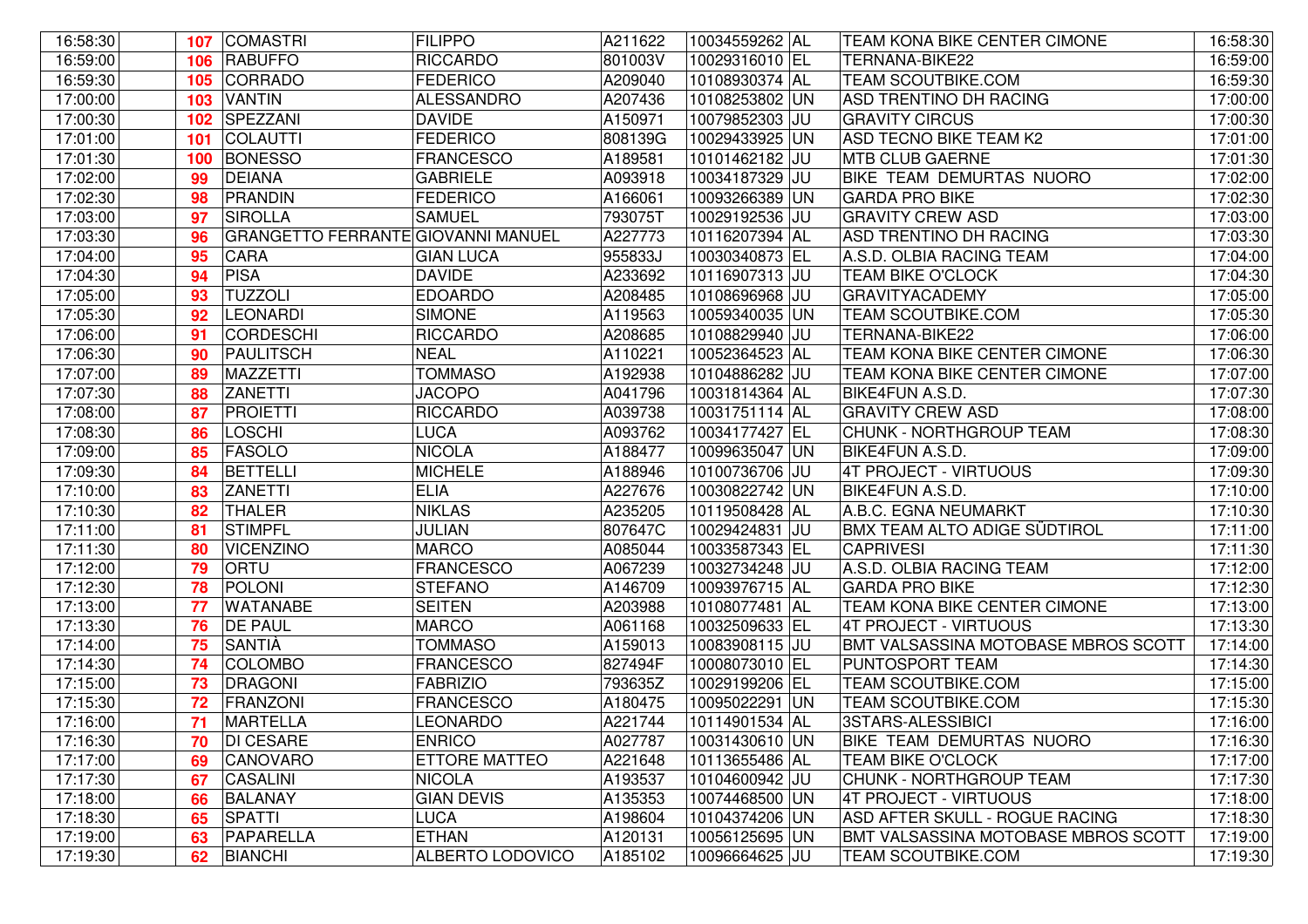| 17:20:00 | 61 | SIMONETTO            | <b>EDOARDO</b>       | A080195 | 10033293212 UN | 3STARS-ALESSIBICI                          | 17:20:00 |
|----------|----|----------------------|----------------------|---------|----------------|--------------------------------------------|----------|
| 17:20:30 | 60 | SRA'                 | <b>LUCA</b>          | A157745 | 10083299338 UN | 4T PROJECT - VIRTUOUS                      | 17:20:30 |
| 17:21:00 | 59 | NUHU                 | <b>GIULIO ANDREA</b> | A233694 | 10116907111 JU | BMT VALSASSINA MOTOBASE MBROS SCOTT        | 17:21:00 |
| 17:21:30 | 58 | <b>CICCONI MASSI</b> | <b>EDOARDO</b>       | A070558 | 10032860247 UN | ASD AFTER SKULL - ROGUE RACING             | 17:21:30 |
| 17:22:00 | 57 | <b>VESENTINI</b>     | NICOLO'              | A106221 | 10048274052 AL | BMT VALSASSINA MOTOBASE MBROS SCOTT        | 17:22:00 |
| 17:22:30 | 56 | <b>BENZONI</b>       | <b>STEFANO</b>       | A038929 | 10031729387 UN | <b>BMX CICLISTICA OLGIATESE A.S.D.</b>     | 17:22:30 |
| 17:23:00 | 55 | <b>TINTORI</b>       | <b>LUCA</b>          | A019925 | 10031204072 EL | TEAM ALBA OROBIA BIKE ASD                  | 17:23:00 |
| 17:23:30 | 54 | <b>MIGLIORINI</b>    | <b>LORENZO</b>       | A130068 | 10063568124 UN | DUERUOTEFORLI RIDEFORFUN !                 | 17:23:30 |
| 17:24:00 | 53 | <b>PICCINI</b>       | <b>MANUEL</b>        | A153046 | 10080610115 JU | TEAM KONA BIKE CENTER CIMONE               | 17:24:00 |
| 17:24:30 | 52 | <b>HINEK</b>         | <b>SIMONE</b>        | A151495 | 10079829061 UN | TEAM KONA BIKE CENTER CIMONE               | 17:24:30 |
| 17:25:00 | 51 | <b>MANERA</b>        | <b>CRISTIAN</b>      | A193569 | 10101479663 AL | <b>BIKE EVO</b>                            | 17:25:00 |
| 17:25:30 | 50 | <b>OLIVERO</b>       | <b>ROBERTO</b>       | A226701 | 10014496632 EL | A.S.D. PROMOSPORT RACING                   | 17:25:30 |
| 17:26:00 | 49 | DI                   | <b>RICCARDO</b>      | 938182M | 10016225757 EL | 4T PROJECT - VIRTUOUS                      | 17:26:00 |
| 17:26:30 | 48 | COSTA                | <b>MATTEO</b>        | A153154 | 10080800576 EL | <b>GRAVITY CIRCUS</b>                      | 17:26:30 |
| 17:27:00 | 47 | <b>MENETTI</b>       | <b>SAMUELE</b>       | A182662 | 10094931254 JU | TEAM KONA BIKE CENTER CIMONE               | 17:27:00 |
| 17:27:30 | 46 | COLONNELLO           | <b>ALESSANDRO</b>    | A091969 | 10034049509 EL | <b>BMT VALSASSINA MOTOBASE MBROS SCOTT</b> | 17:27:30 |
| 17:28:00 | 45 | PALETTO              | <b>GABRIELE</b>      | A031190 | 10031521243 AL | <b>TRIBE HOT BIKES</b>                     | 17:28:00 |
| 17:28:30 | 44 | ROSSI                | <b>FILIPPO</b>       | 871837J | 10029734322 UN | <b>ASD TRENTINO DH RACING</b>              | 17:28:30 |
| 17:29:00 | 43 | <b>MARINI</b>        | <b>KEVIN</b>         | A132020 | 10065986151 UN | <b>GARDA PRO BIKE</b>                      | 17:29:00 |
| 17:29:30 | 42 | MENEGOTTO            | <b>RAIRAN</b>        | A179242 | 10093244767 EL | 3STARS-ALESSIBICI                          | 17:29:30 |
| 17:30:00 | 40 | <b>VANNI</b>         | <b>FABIO</b>         | A059714 | 10032451635 UN | <b>TRIBE HOT BIKES</b>                     | 17:30:00 |
| 17:30:30 | 39 | <b>BONATTI</b>       | <b>ELIA</b>          | A003800 | 10030841435 EL | TEAM LAPIERRE - TRENTINO - ALE'            | 17:30:30 |
| 17:31:00 | 38 | <b>DE SANTIS</b>     | <b>DAVIDE</b>        | A128283 | 10062344207 AL | 4T PROJECT - VIRTUOUS                      | 17:31:00 |
| 17:31:30 | 37 | <b>TERRIBILE</b>     | <b>FRANCESCO</b>     | A021786 | 10031255303 EL | <b>SANREMO FREERIDE</b>                    | 17:31:30 |
| 17:32:00 | 36 | <b>ANSALONI</b>      | <b>THOMAS</b>        | A222121 | 10114078852 UN | <b>ASD TRENTINO DH RACING</b>              | 17:32:00 |
| 17:32:30 | 35 | <b>DAGHERO</b>       | <b>FABIO</b>         | A122331 | 10058494317 EL | A.S.D. PROMOSPORT RACING                   | 17:32:30 |
| 17:33:00 | 34 | <b>BIANCO</b>        | <b>MATTIA</b>        | A124980 | 10059855953 AL | <b>TRIBE HOT BIKES</b>                     | 17:33:00 |
| 17:33:30 | 33 | <b>GAZZOLA</b>       | <b>GUGLIELMO</b>     | A113903 | 10052951573 JU | TEAM KONA BIKE CENTER CIMONE               | 17:33:30 |
| 17:34:00 | 32 | <b>DI CESARE</b>     | <b>FRANCESCO</b>     | 777775L | 10029114128 EL | A.S.D. OLBIA RACING TEAM                   | 17:34:00 |
| 17:34:30 | 31 | SCALCON              | <b>ANDREA</b>        | A119066 | 10055553702 UN | 3STARS-ALESSIBICI                          | 17:34:30 |
| 17:35:00 | 30 | <b>NATIVI</b>        | <b>AARON</b>         | A029105 | 10031466881 UN | A.S.D. PORRETTANA BIKE - TEAM              | 17:35:00 |
| 17:35:30 | 28 | <b>VENTURI</b>       | <b>PATRICK</b>       | A006700 | 10030890541 JU | 3STARS-ALESSIBICI                          | 17:35:30 |
| 17:36:00 | 27 | MASCHERINI           | <b>LORENZO</b>       | A032842 | 10031568531 AL | <b>ANCILLOTTI FACTORY TEAM</b>             | 17:36:00 |
| 17:36:30 | 26 | <b>COSTERMAN</b>     | <b>MATTIA</b>        | 814780U | 10029473129 JU | <b>BIKE EVO</b>                            | 17:36:30 |
| 17:37:00 | 25 | BONANOMI             | <b>ANDREA</b>        | A054619 | 10032248541 JU | <b>FUMA RACING</b>                         | 17:37:00 |
| 17:37:30 | 24 | <b>VALENZISI</b>     | <b>FEDERICO</b>      | 997955P | 10014494612 EL | 4T PROJECT - VIRTUOUS                      | 17:37:30 |
| 17:38:00 | 23 | <b>COMERIO</b>       | <b>MARCO</b>         | A134108 | 10074469308 UN | <b>ASD TRENTINO DH RACING</b>              | 17:38:00 |
| 17:38:30 | 21 | <b>HAUSER</b>        | <b>CHRISTIAN</b>     | A180014 | 10093968631 AL | 3STARS-ALESSIBICI                          | 17:38:30 |
| 17:39:00 | 20 | <b>GAMENARA</b>      | <b>ANDREA</b>        | 603751P | 10006349743 EL | TEAM BIKE O'CLOCK                          | 17:39:00 |
| 17:39:30 | 18 | MOSER                | <b>CHRISTOPH</b>     | A094416 | 10034220065 UN | ASD TRENTINO DH RACING                     | 17:39:30 |
| 17:40:00 | 17 | <b>BICA</b>          | <b>VASCO</b>         | A251200 | 10008101706 EL | <b>TEAM SCOUTBIKE.COM</b>                  | 17:40:00 |
| 17:40:30 | 16 | <b>GRAMATICA</b>     | <b>RICCARDO</b>      | A077639 | 10033148823 UN | ASD TRENTINO DH RACING                     | 17:40:30 |
| 17:41:00 | 15 | FOLCO                | <b>LORENZO</b>       | A112366 | 10052945513 UN | <b>SANREMO FREERIDE</b>                    | 17:41:00 |
| 17:41:30 | 14 | <b>MEDICI</b>        | <b>SIMONE</b>        | 805749Q | 10008832337 EL | TEAM KONA BIKE CENTER CIMONE               | 17:41:30 |
|          |    |                      |                      |         |                |                                            |          |